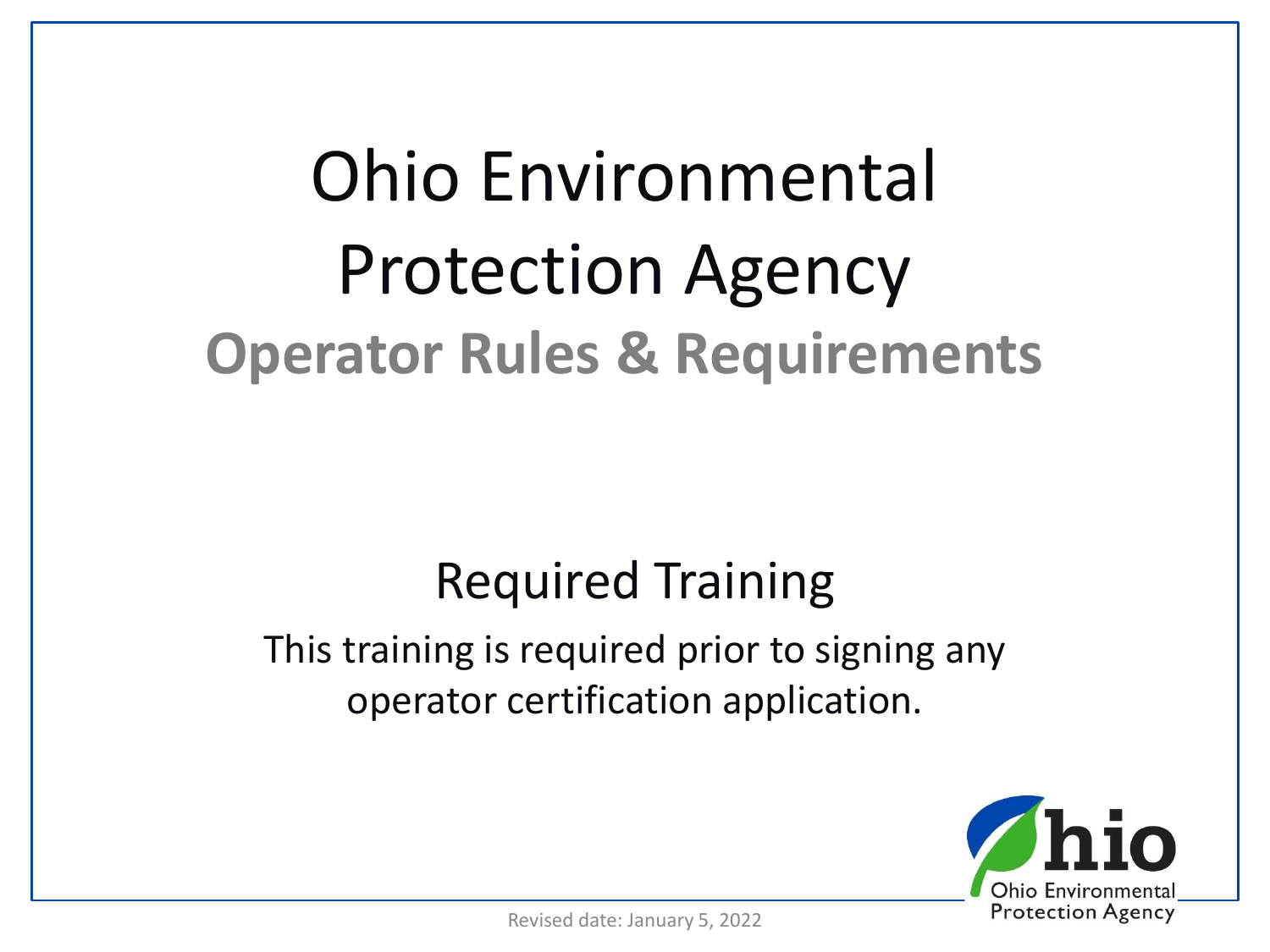Section 1

#### **RULES GOVERNING PROFESSIONAL CERTIFIED OPERATORS**

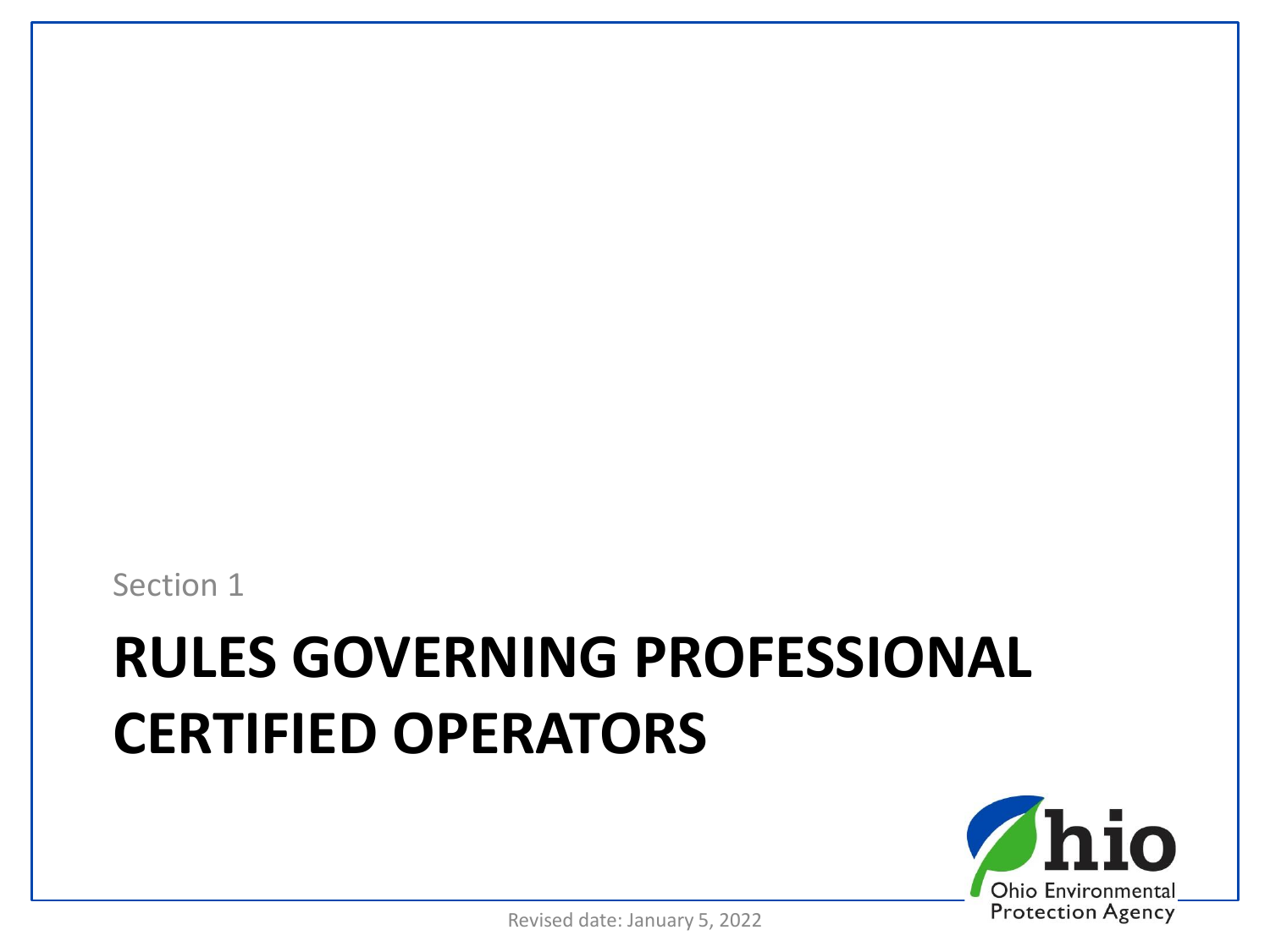# **CERTIFIED OPERATOR RULES**

- The following will highlight important rules applicable to certified operators and outline important updates. This is not a comprehensive list of all changes nor is it a full explanation of all rules. Please refer to Ohio Administrative Code 3745-7: Operator [Certification for Public Water Systems and Wastewater Treatment](https://epa.ohio.gov/wps/portal/gov/epa/divisions-and-offices/drinking-and-ground-waters/regulations/effective-rules)  Works for a complete list of all applicable rules. All certified professional operators are expected to have read and understood the rules within these chapters.
- **New provisions in Chapter 3745-7 became effective on August 15, 2018 unless otherwise noted.**

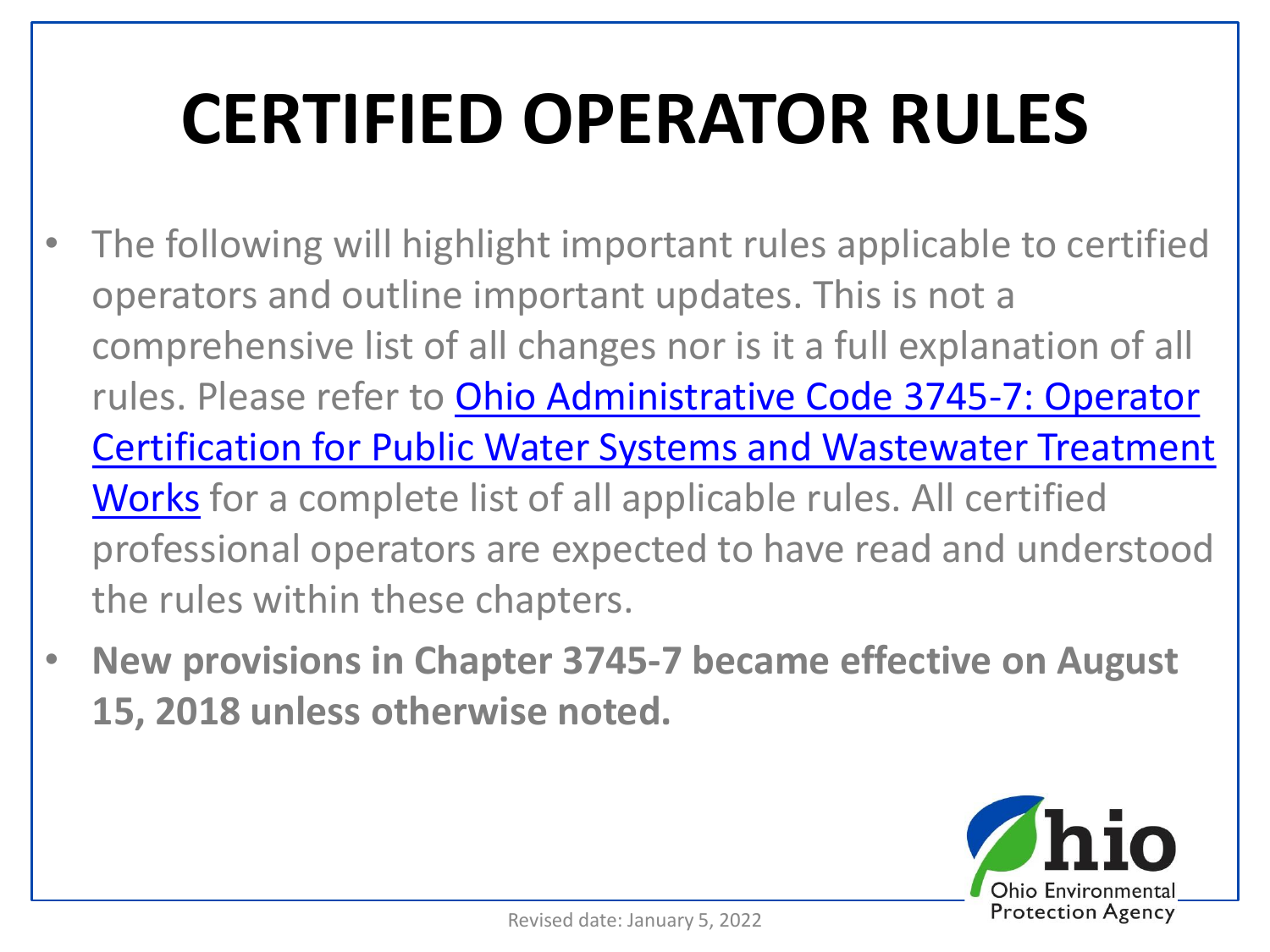# **3745-7-01 OPERATOR CERTIFICATION DEFINITIONS**

This chapter defines important terms relative to professional operators, training providers, and facilities.

- Important updates:
	- Contract operations company is now defined.
	- The definition of operating experience changed on August 15, 2019.
	- A week is defined as a seven-day period beginning on Sunday and ending the following Saturday.

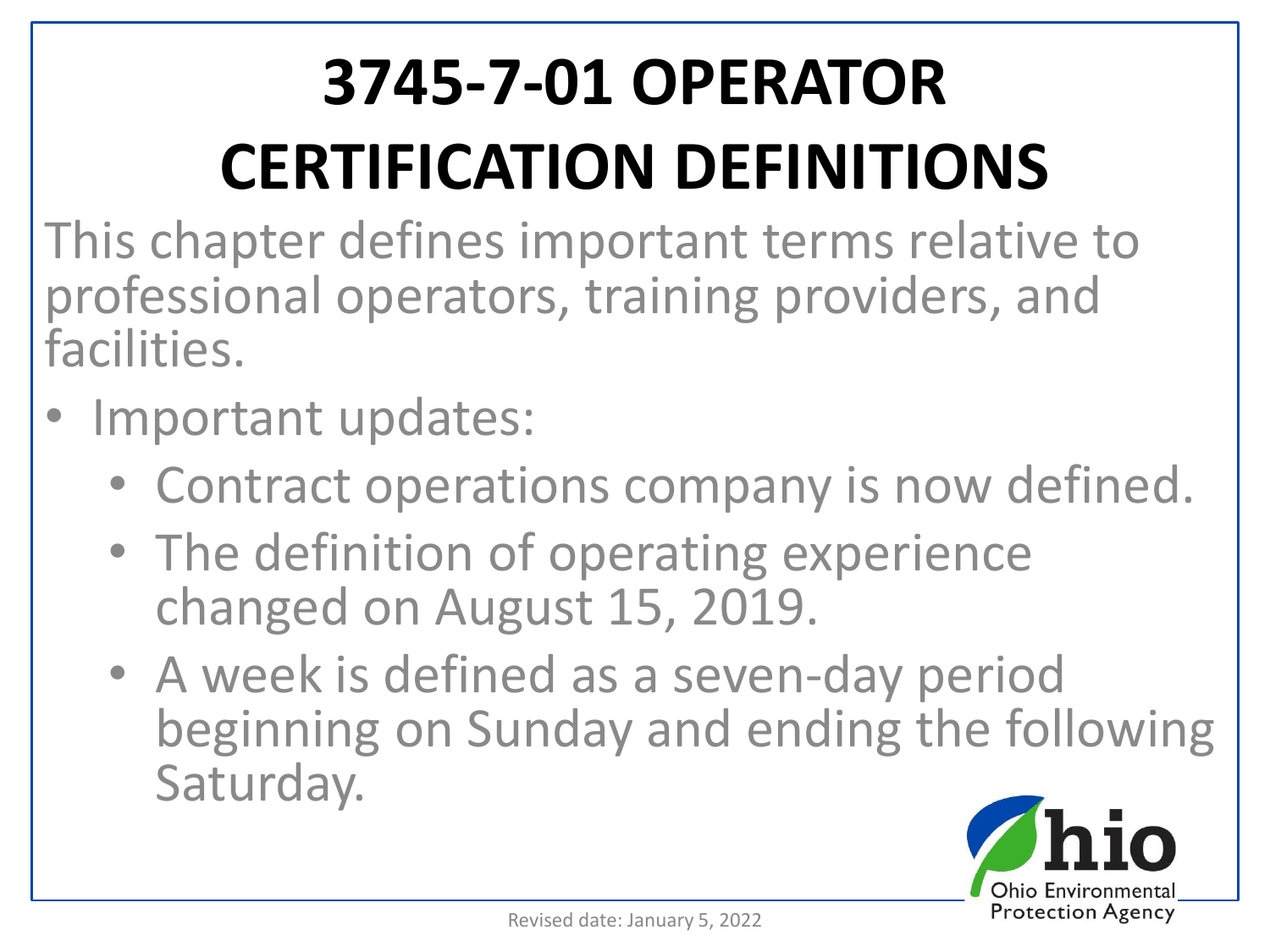#### **3745-7-02 CERTIFIED PROFESSIONAL OPERATORS OF RECORD**

This chapter outlines the requirement of a public water system or treatment system to have a certified operator of record (ORC).

- Important updates:
	- Classified private sewerage systems must have a professional operator of record.
	- If a public water system, sewerage system, or treatment works enter into a contract with a professional operator of record, the contract must clearly define the responsibilities of both the operator and owner.

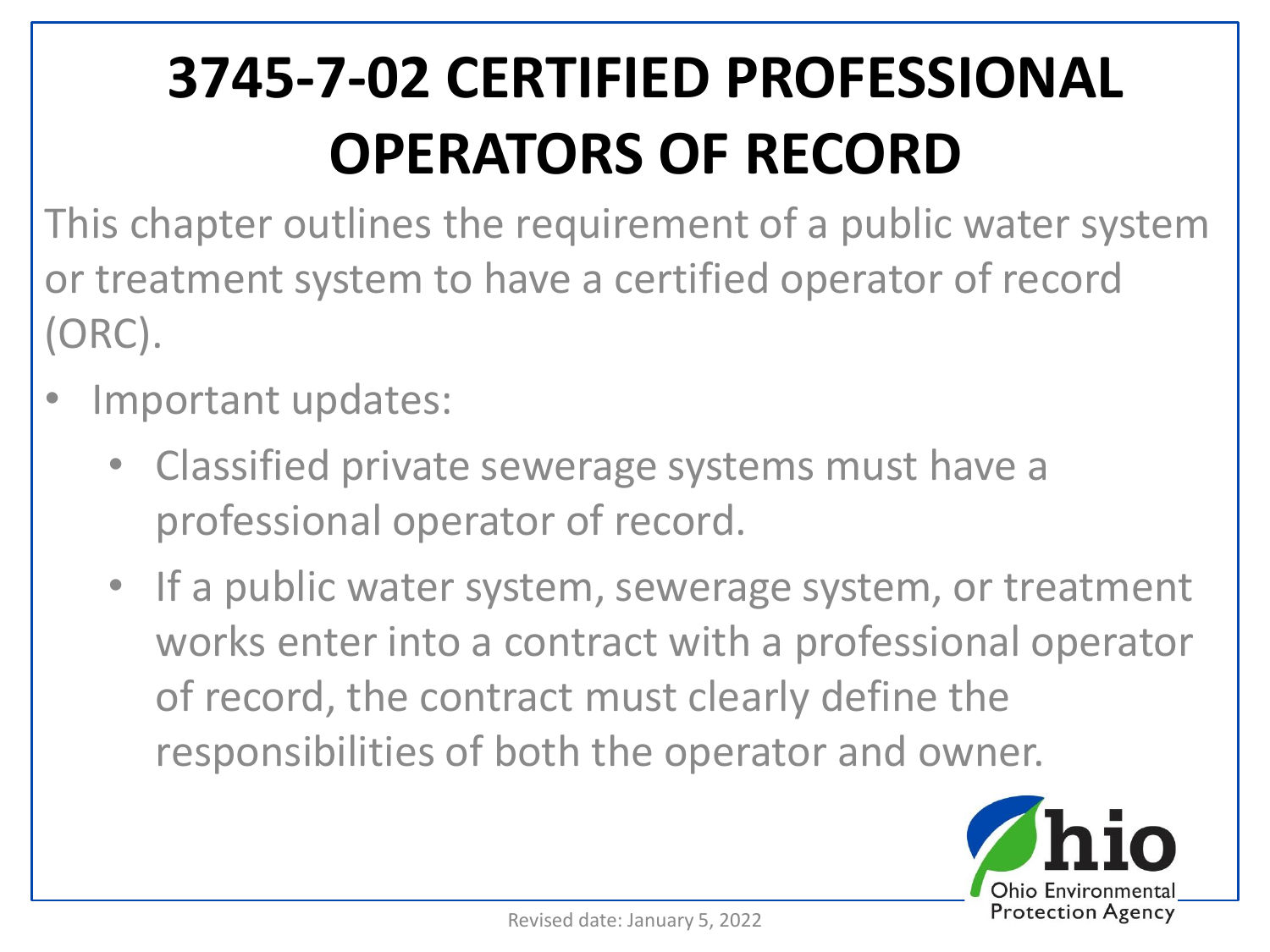#### **3745-7-03 PUBLIC WATER SYSTEM CLASSIFICATION AND STAFFING REQUIREMENTS**

Important updates:

- The ORC (or appropriate certified professional operator) of a Class I distribution system will visit the system at least 3 days a week. ORC (or appropriate certified professional operator) of a Class II Distribution system will visit the system at least 5 days a week.
- At Class II, III and IV facilities a backup operator 1 class lower than the facility may replace the ORC for up to 30 consecutive days. Notification of Ohio EPA is not required. In order to use this provision, a facility must have an active ORC. If an ORC leaves suddenly, retires, etc. Ohio EPA must be consulted and other provisions in the rules can be used.

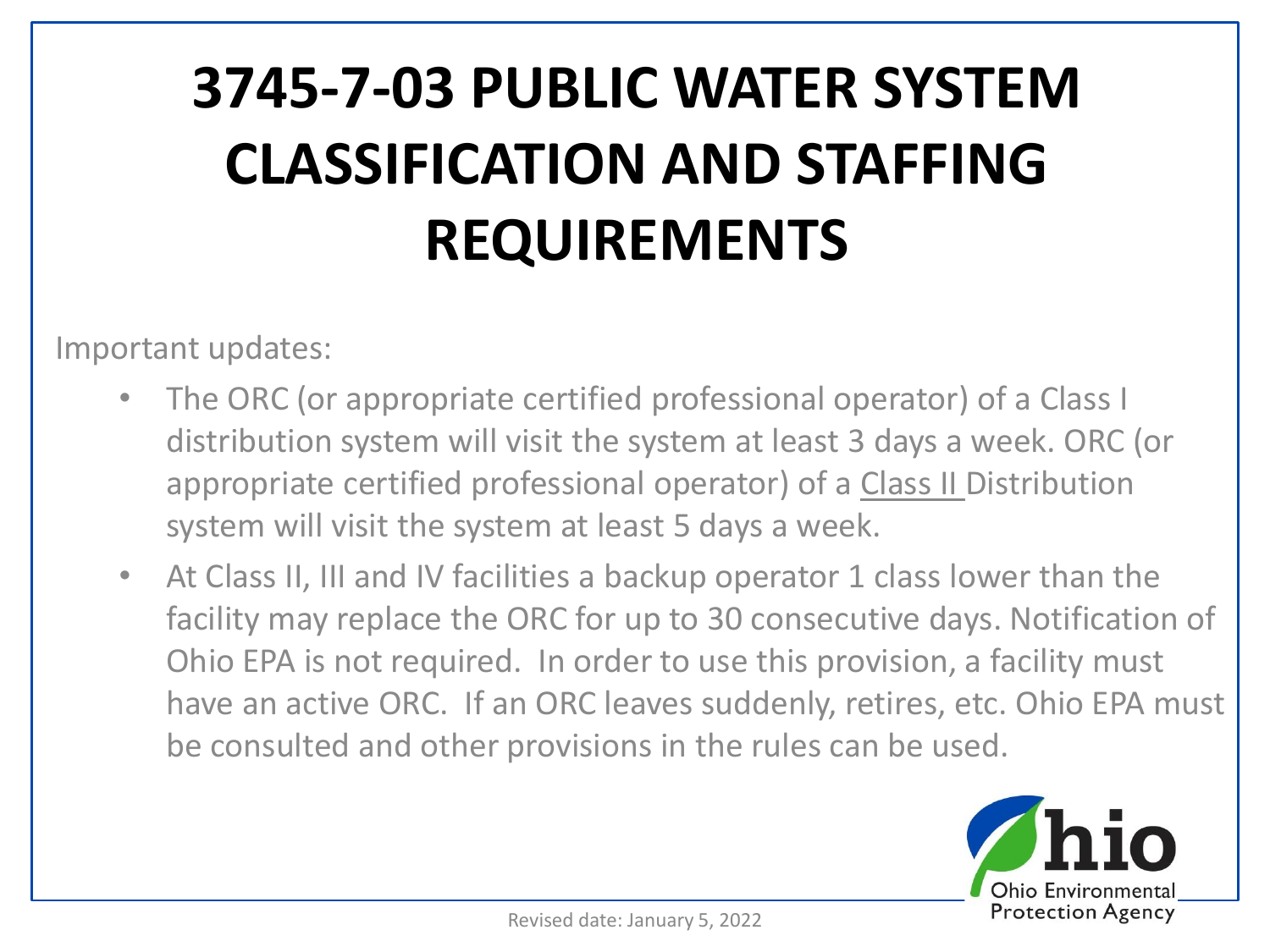#### **3745-7-03 PUBLIC WATER SYSTEM CLASSIFICATION AND STAFFING REQUIREMENTS**

- Important updates:
	- Operational records must show anytime a backup operator is being used to meet the minimum staffing requirement.
	- Any professional operator fulfilling the role of a backup operator will be held responsible for any violations which occur during the time they are acting as ORC.

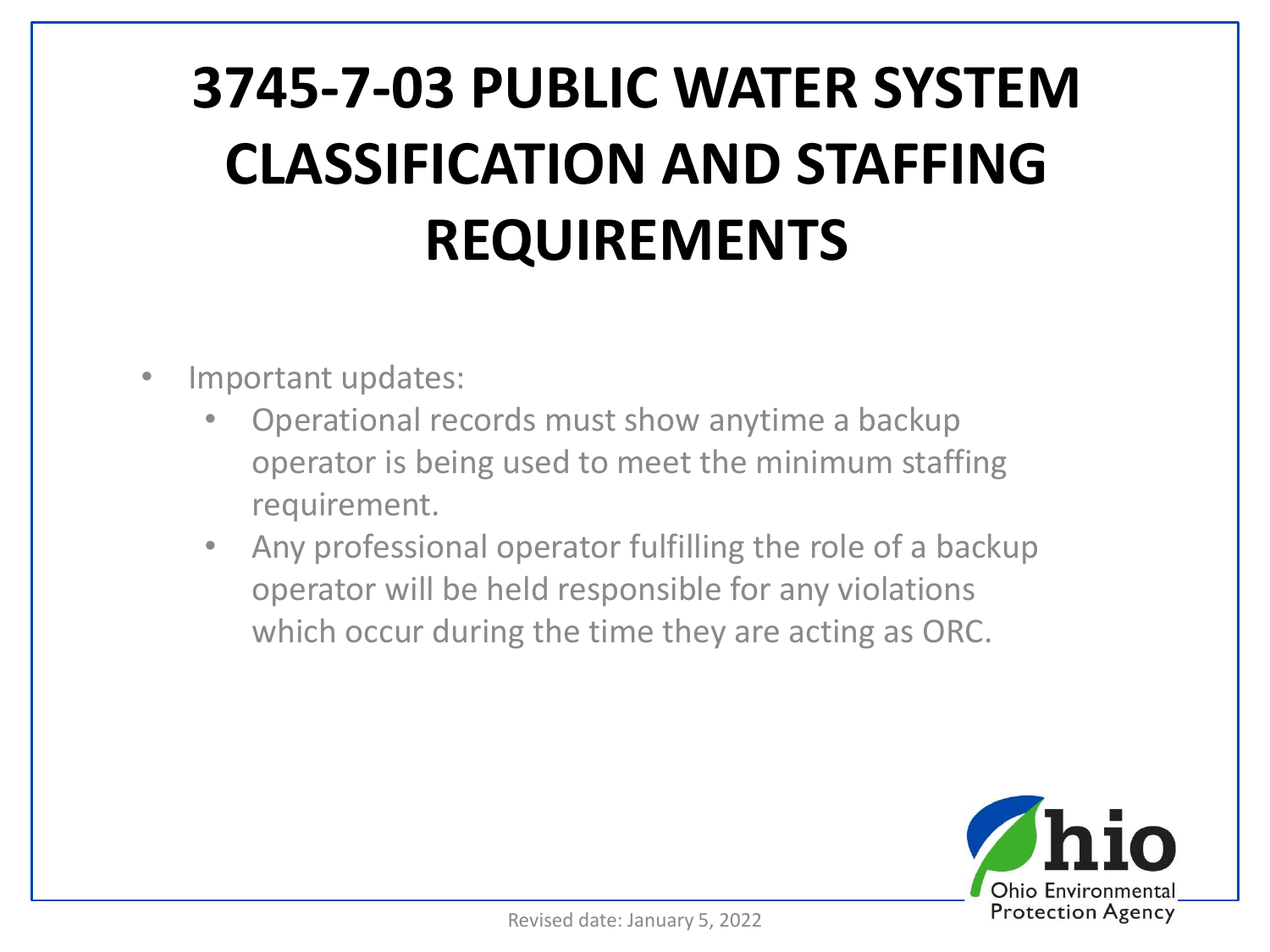### **3745-7-04 TREATMENT WORKS AND SEWERAGE SYSTEM CLASSIFICATION AND STAFFING REQUIREMENTS**

Important updates:

- The ORC (or appropriate certified professional operator) of a Class I sewerage system will visit the system at least 3 days a week. ORC (or appropriate certified professional operator) of a Class II sewerage system will visit the system at least 5 days a week.
- Operational records must show anytime a backup operator is being used to meet the minimum staffing requirement.
- Any professional operator fulfilling the role of a backup operator will be held responsible for any violations which occur during the time they are acting as ORC.

Ohio Environmenta **Protection Agency**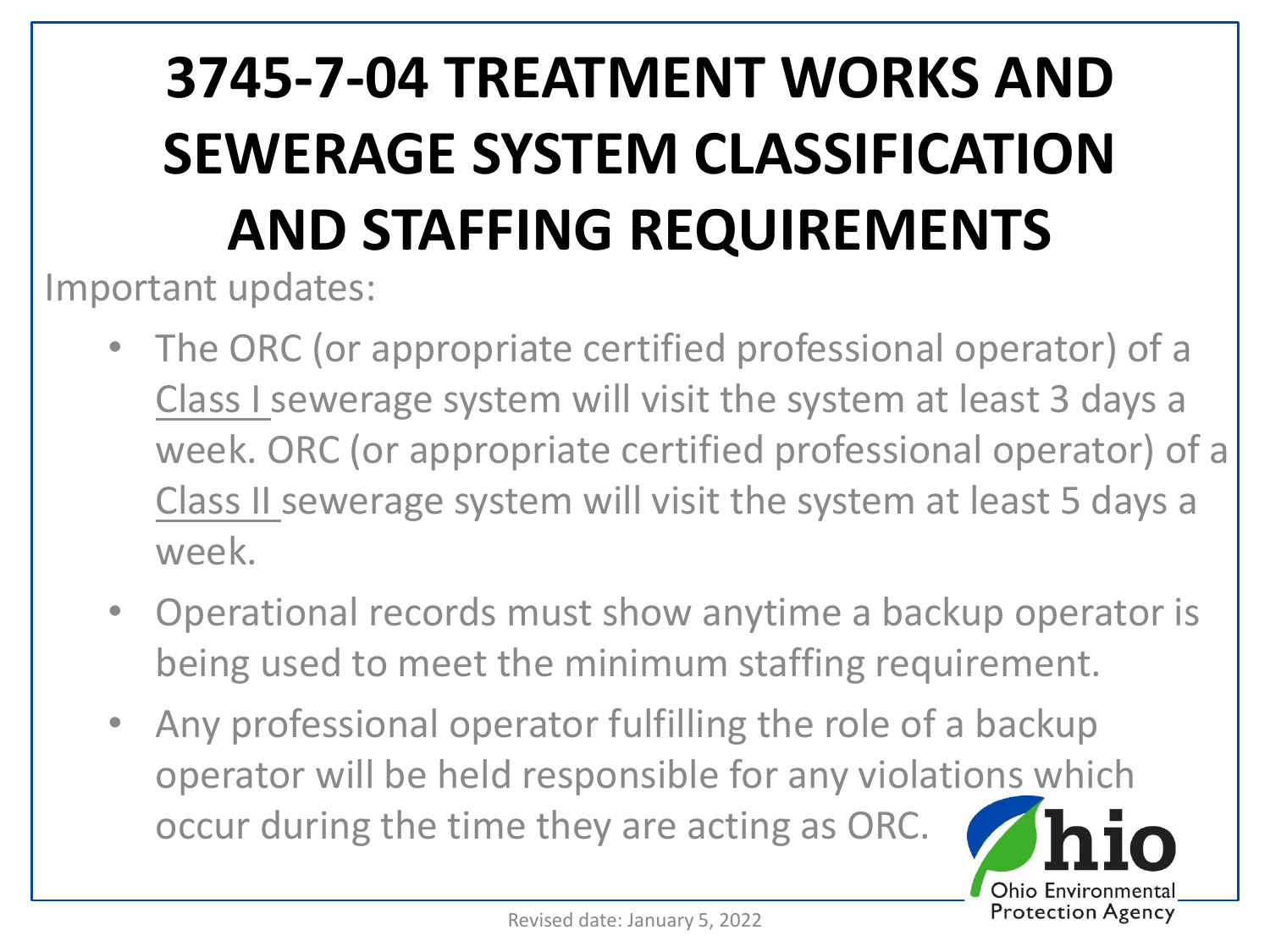#### **3745-7-05 CLASSIFICATION OF PROFESSIONAL OPERATOR CERTIFICATION**

#### Update

• A hierarchy table has been added for clarity regarding water and wastewater certification supersession.

|                                                             | <b>Wastewater Certificate Hierarchy Table</b> | <b>Drinking Water Certificate Hierarchy Table</b> |                        |              |                             |  |
|-------------------------------------------------------------|-----------------------------------------------|---------------------------------------------------|------------------------|--------------|-----------------------------|--|
| Class IV wastewater treatment                               |                                               |                                                   | Class IV water supply  |              |                             |  |
| Class III wastewater treatment                              |                                               |                                                   | Class III water supply |              |                             |  |
| Class II wastewater treatment                               |                                               |                                                   | Class II water supply  |              |                             |  |
| Class I wastewater treatment Class II wastewater collection |                                               |                                                   |                        |              |                             |  |
| Class A                                                     | Class I                                       | Class I wastewater collection                     | Class I water supply   |              | Class II water distribution |  |
| wastewater                                                  | wastewater                                    |                                                   | Class A water          | Class I      | Class I water distribution  |  |
| treatment                                                   | collection                                    |                                                   | supply                 | water        |                             |  |
| Limited class A                                             |                                               |                                                   |                        | distribution |                             |  |
| wastewater                                                  |                                               |                                                   | Limited class A        |              |                             |  |
| treatment                                                   |                                               |                                                   | water supply           |              |                             |  |

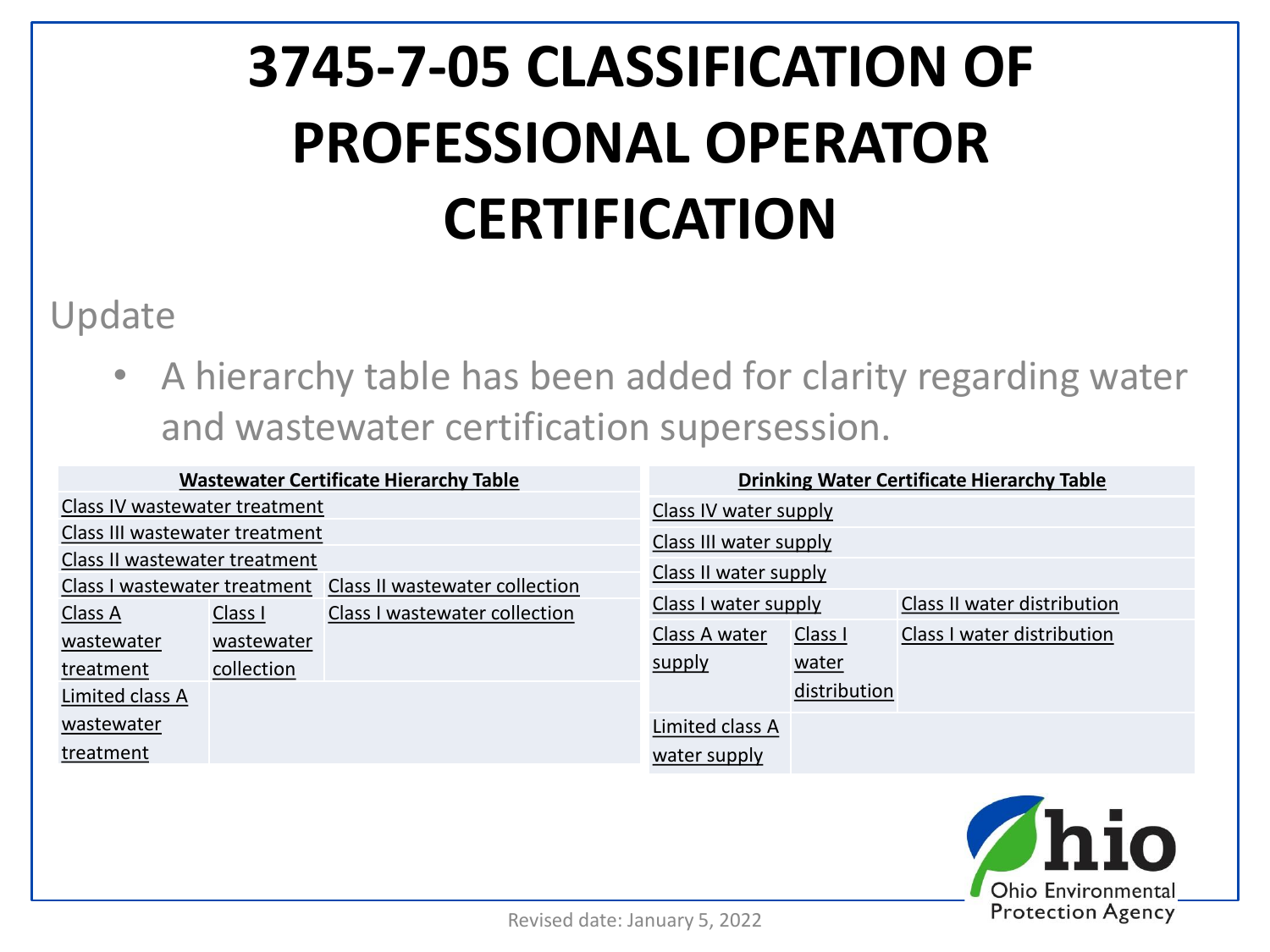# **3745-7-06 CERTIFICATION OF PROFESSIONAL OPERATORS**

- All applicants to be a certified professional operator must acknowledge review of this training course.
- All applications for certification must describe operating duties in detail.
- Class IV examinations must be submitted within 2 years of approval unless the Director grants an extension.

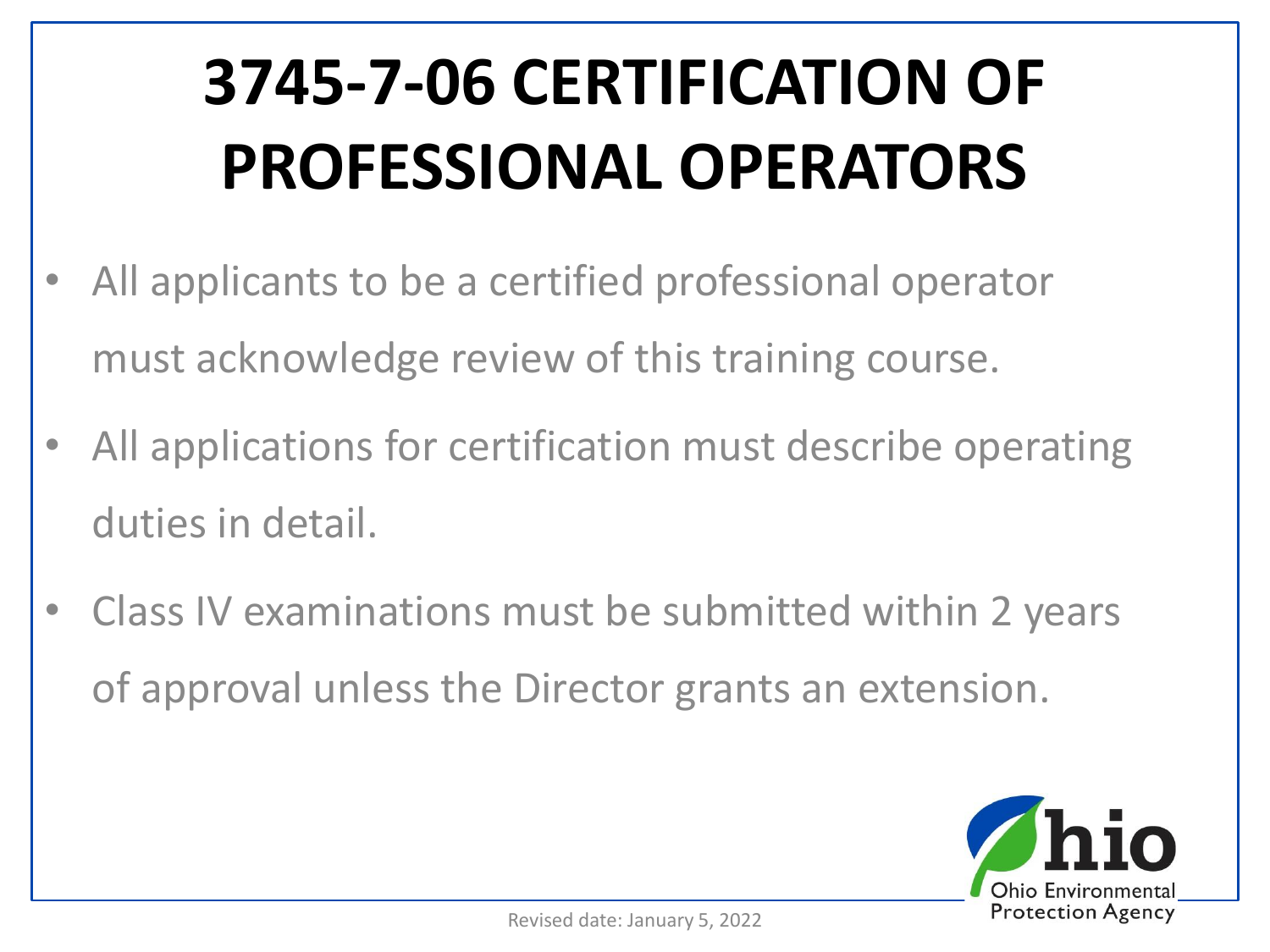# **3745-7-07 PROFESSIONAL OPERATOR IN TRAINING**

This chapter explains the professional operator in training (OIT) status.

- A professional operator in training has four years to document their operating experience, from the date they pass their examination.
- A professional operator in training is not certified and shall not act as a professional operator of record.
- Successfully passing an approved examination for a class A, I, or II certification results in an applicant being acknowledged as a professional operator in training. Passing an ABC examination by scheduling through this *[link](http://online.goamp.com/CandidateHome/CandidateInformation.aspx)* will grant OIT status. Ohio EPA does not send correspondence when you pass an ABC examination. In order to become certified, the operator must submit an application through the eBusiness center.
- If an operator passed an Ohio EPA paper and pencil examination, the OIT documentation form must be submitted. A copy can be found [here](https://epa.ohio.gov/static/Portals/28/documents/opcert/OIT-Application-Fill-In.doc).

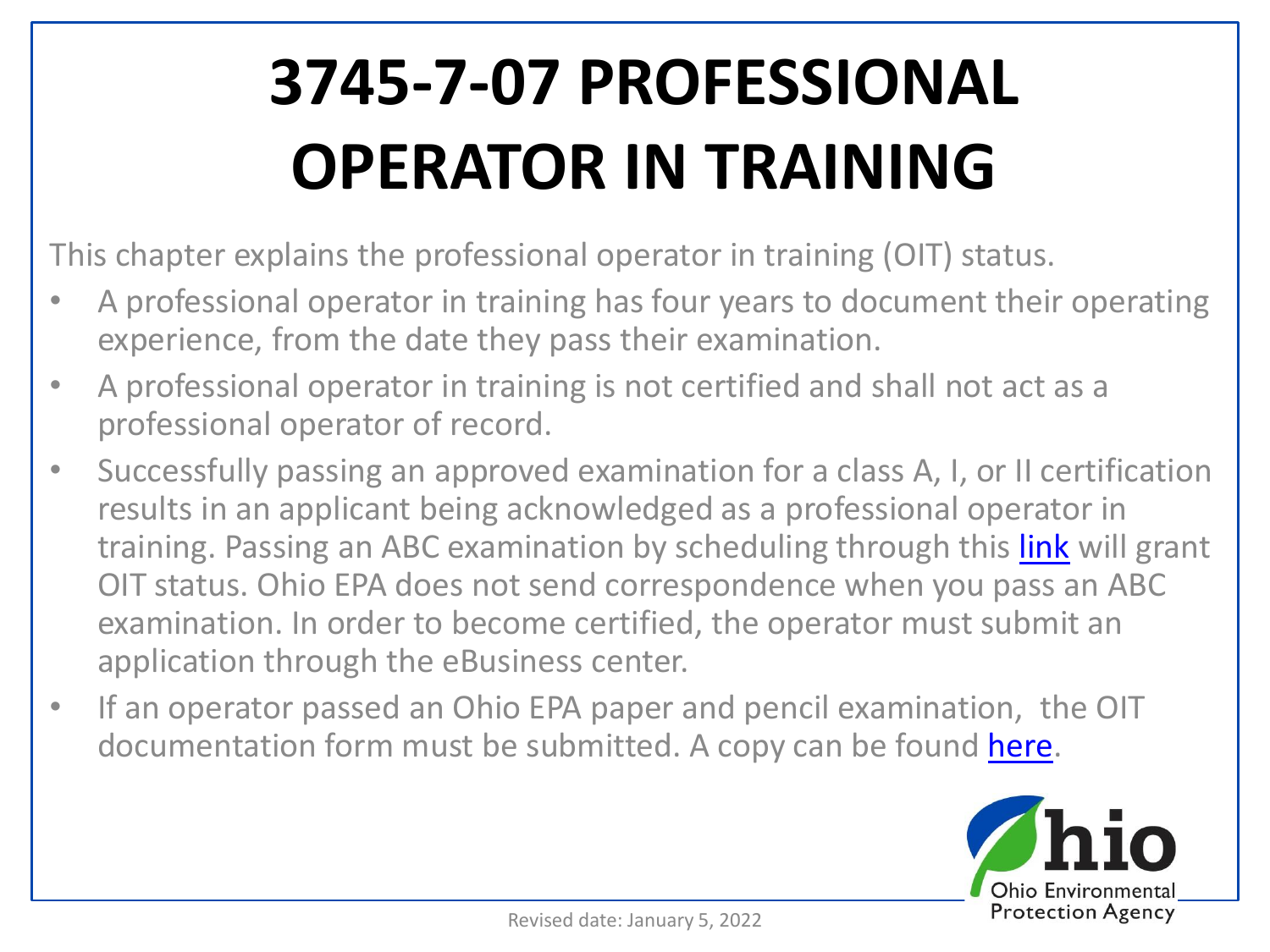#### **3745-7-09 RECORDKEEPING REQUIREMENTS AND RESPONSIBILITIES OF OWNERS, CERTIFIED PROFESSIONAL OPERATORS AND CERTIFIED PROFESSIONAL OPERATORS OF RECORD**

- Important updates
	- Records shall be maintained in hard bound books or computerized logs, which automatically documents the date, time and person making the entry.
	- Date and times of arrival shall be documented in military time for the professional operator of record and anyone acting as a backup.
	- It is the duty of a professional operator of record to ensure the recordkeeping requirements of this chapter are met.
	- A copy of the professional operator of record's certificate must be displayed for public examination.
	- Minimum staffing times must be reported to the agency on an approved form. Effective July 1, 2021, minimum staffing times are to be reported on the 'Certified Operator Minimum Staffing Reporting' tool found on the eBusiness Home page.

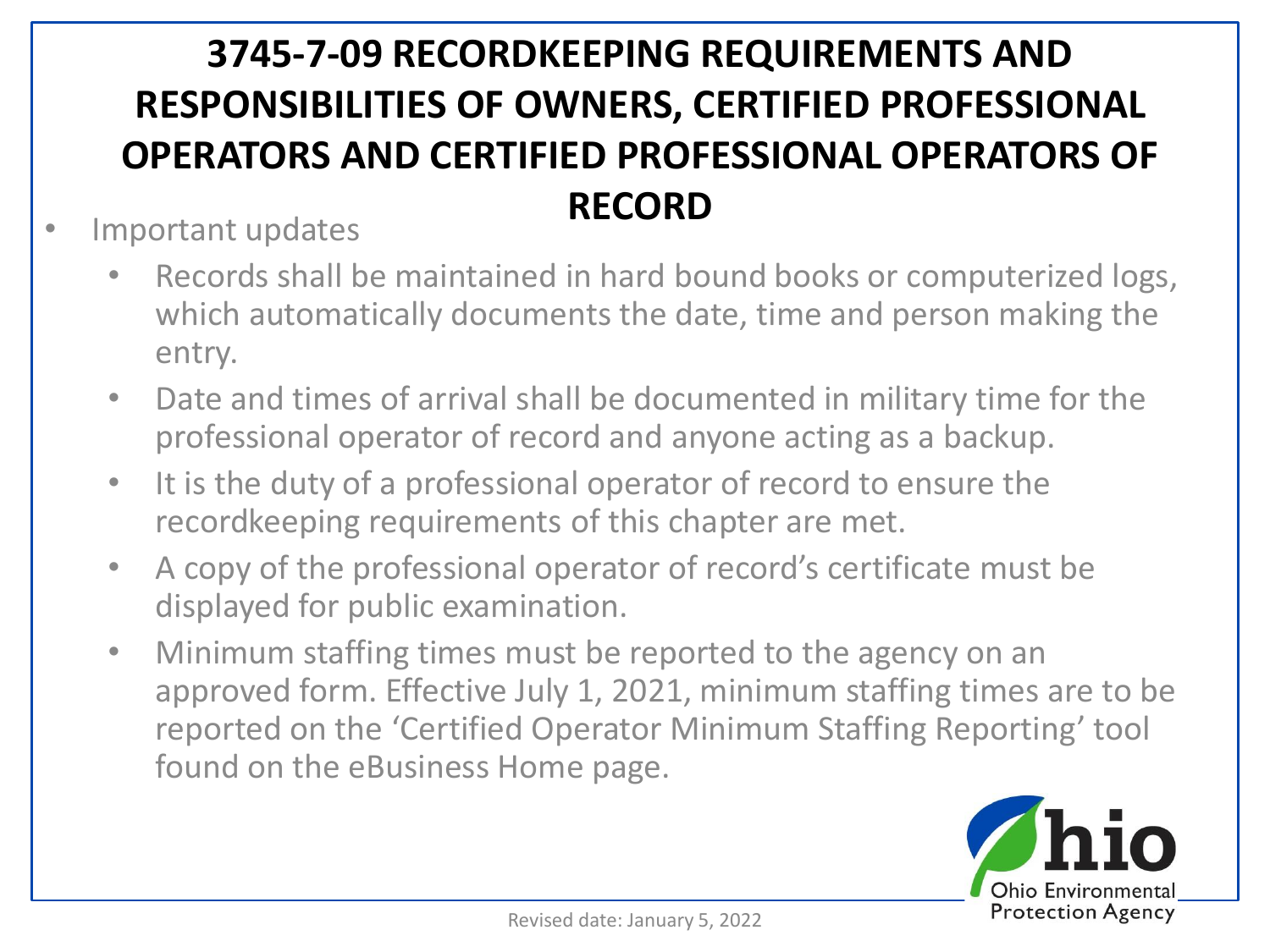# **OPERATOR LOG BOOKS**

A log book should contain detailed information on the duties performed by the operator of record.

- Detailed operating information.
- Treatment adjustments.
- Chemical changes.
- Maintenance activities.
- Requests for repair, replacement and maintenance.
- Only one operator of record, or backup operator, can be used to meet the minimum staffing requirement during the same time period. For example, 'Operator Jim' is on site from 8a-10a and 'Operator Bob' is also onsite from 8a-10a on the same day. This does not equal four hours. Only 2 hours can be used to meet the minimum staffing requirement.
- All other information required by OAC Rules.

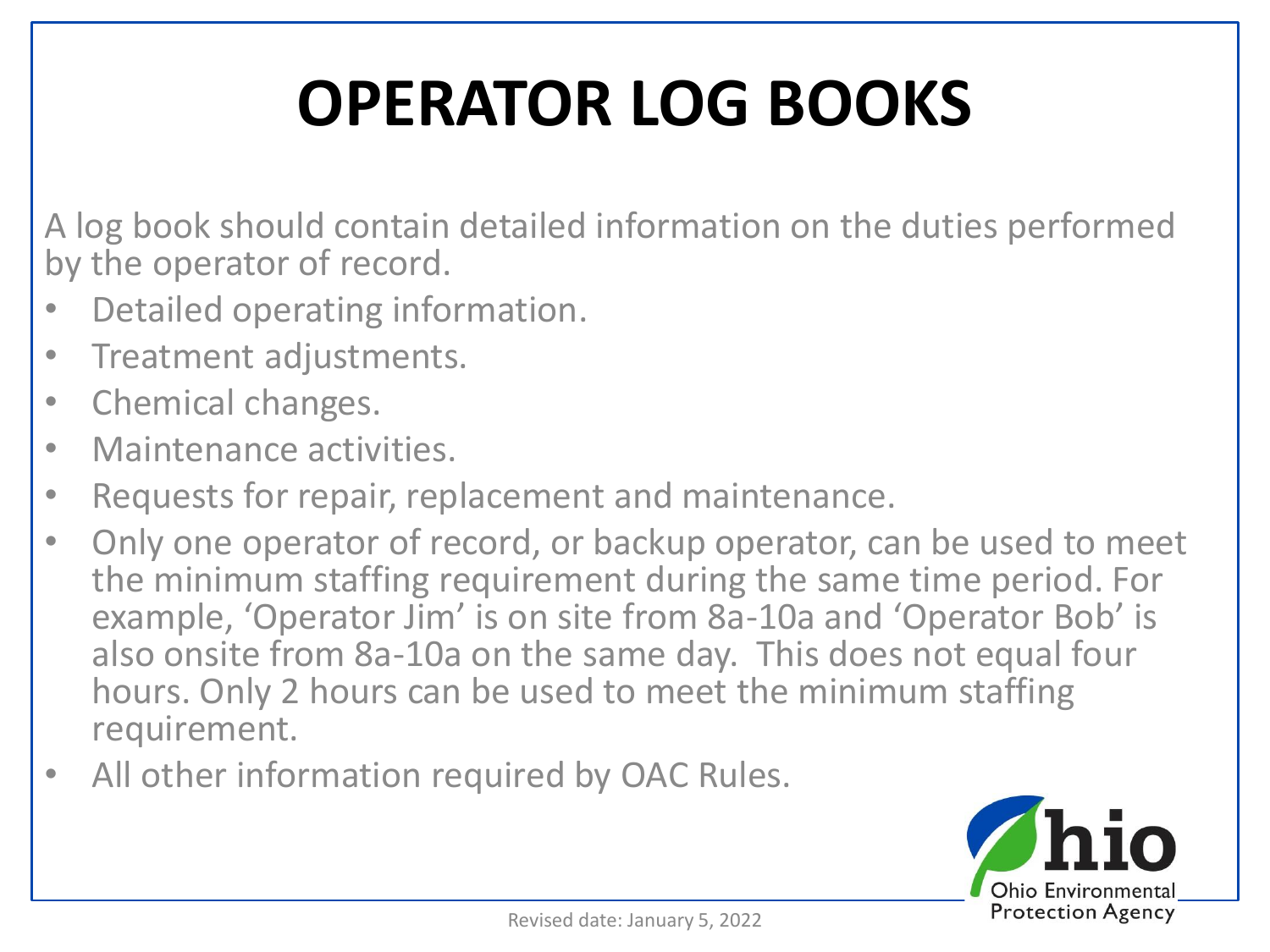#### **EXAMPLE OF GOOD AND BAD LOG BOOKS**

On the left is an example of an **acceptable** log book. On the right is an example of an **inadequate** log book.

cages flame Theos on Equative which LAW  $10|5|12$ LOW ABORTON MED. BECWEY WAN SOUND SPOOD ROLL  $440$  $1001$ construct cap, Emmunel waster During Ready weaking Roupsmach OK Roup 1 15654 21266 SAND Beds CLOSAR M ON LINE "2 OK UV LIGHTS ON PODE ABRACCIO DO COOP TO TOWAR 10-5-12 PLANT CHECK - PRE TREAT MED SOLIDS - BLOWER gt # 1 1/s, EQ LIFT PUMPS 1/s, WELL LEUZE GOM  $0.5T,$   $\beta o \times$   $CLEAR - BlcwER + 2$   $\frac{1}{2}$   $\frac{1}{2}$   $\frac{1}{2}$   $\frac{1}{2}$   $R$ AERATION COLOR MED, SOLIDS MED, ROLL MO CLARIFIER CLOUDY - SLUDGE RETURN + SKINNER 1/5 - DOSING PUMPS VS, WELL LEVEL GOOD  $m$  aren  $k$  / = 1568.7,  $m$  aren  $k$  2 = 1268.3 SAND QUEST (BLOWN) BED 12 1/2 LT.<br>SAND QUES - UV LIGHTS 1/2 POST AIR 1/3 -NO DISCHARGE, 10/8/12 Ptut Check Eq Blower 1/5 Well low 9.15 Am meta bax clere, Assistant norm of celer South blower 1/5 - Clarker closely return estimme 1/3, Dasing well 10w PUMPS 1 15725 2-1270.8 North filter 1/5 - Lt. poncling - Ok UV lights 1/8 Discharge good  $UU^{\top}$  $9,45$  $C-1, 0-0.7-0.15c$  $\epsilon$  $10/9$ abreded 1010-12 PLANT CAECK - PRE TREAT MED SOLINS - EQ<sup>P</sup> 10th Blower 1/3, LIPT PUMPS 1/3, WELL LEVEL LOW FORM - BLOWER # 2 1/5 , # 3 R/5 - AERATION med color, med socias, map Rock- cineval  $C_{\ell_0\ell_1\ell_2}$  - SLUPEE RETURN + SICIMMEL  $\ell_5$  -Dosing Pumps 1/3 merez # 1 = 15760, morelled , morelled , morelled , morelled , morelled , morelled , morelled , morelled , morelled , morelled , morelled , morelled , morelled , morelled , morelled , morelled , morelled BEDF 2 1/5 LT GROWTH-UV LIGHTS 3 EXELIANT GARAGE A A-0 T-8

 $11 - 11.1230100$   $5w - P$ mead 11-15 4:30 5:00  $11 - 17.123013005049$  $11 - 22 - 4305500$  $11.25.1230100000000$  $11.27.$  4:30 5:00  $12 - 1.1230130$  Sweep  $7.369$  $12 - 6$ , 4:30 5:00 12-B 12:50 1:00 Swarp  $11.13.4305.00$ 12-16. 12:30 1:00 Swarp  $12.20.9950500$ 12.23. 12:30 1:00 Sweep *<u>*CAMBRIDGE</u>  $12 - 28$  4:30 5:00  $12.30123010050097$ Ohio Environmental

**Protection Agency** 

Revised date: January 5, 2022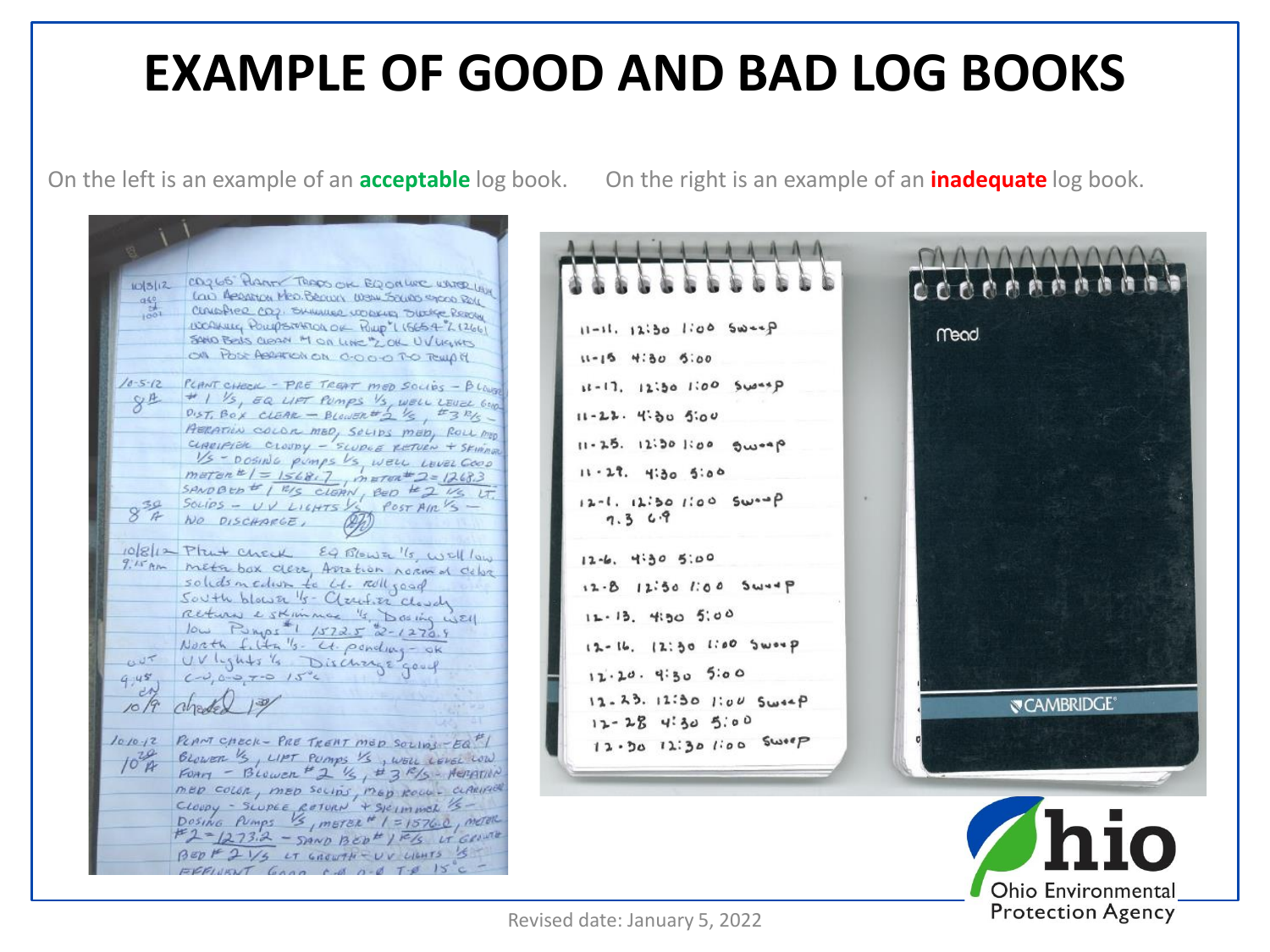#### **3745-7-15 EXPIRATION AND RENEWAL OF PROFESSIONAL OPERATOR CERTIFICATION**

- This rule outlines the renewal procedure, explains the responsibility of a professional operator to renew their license, outlines the responsibility of the training provider and indicates the required number of hours for each license type and level.
- Important changes:
	- Requires operators to renew via the eBusiness Center website.
	- Holds training providers more responsible if the rules are not followed.
	- Provides clarification of internet, webinar, and correspondence course requirements.
	- Requires the completion of this training during renewal.
	- Requires training providers to upload attendance records within 60 days of completion.
	- Provides expiration dates for courses approved by the renamed Green Leaf training provider (formerly Approved Contact Hour Training Provider).

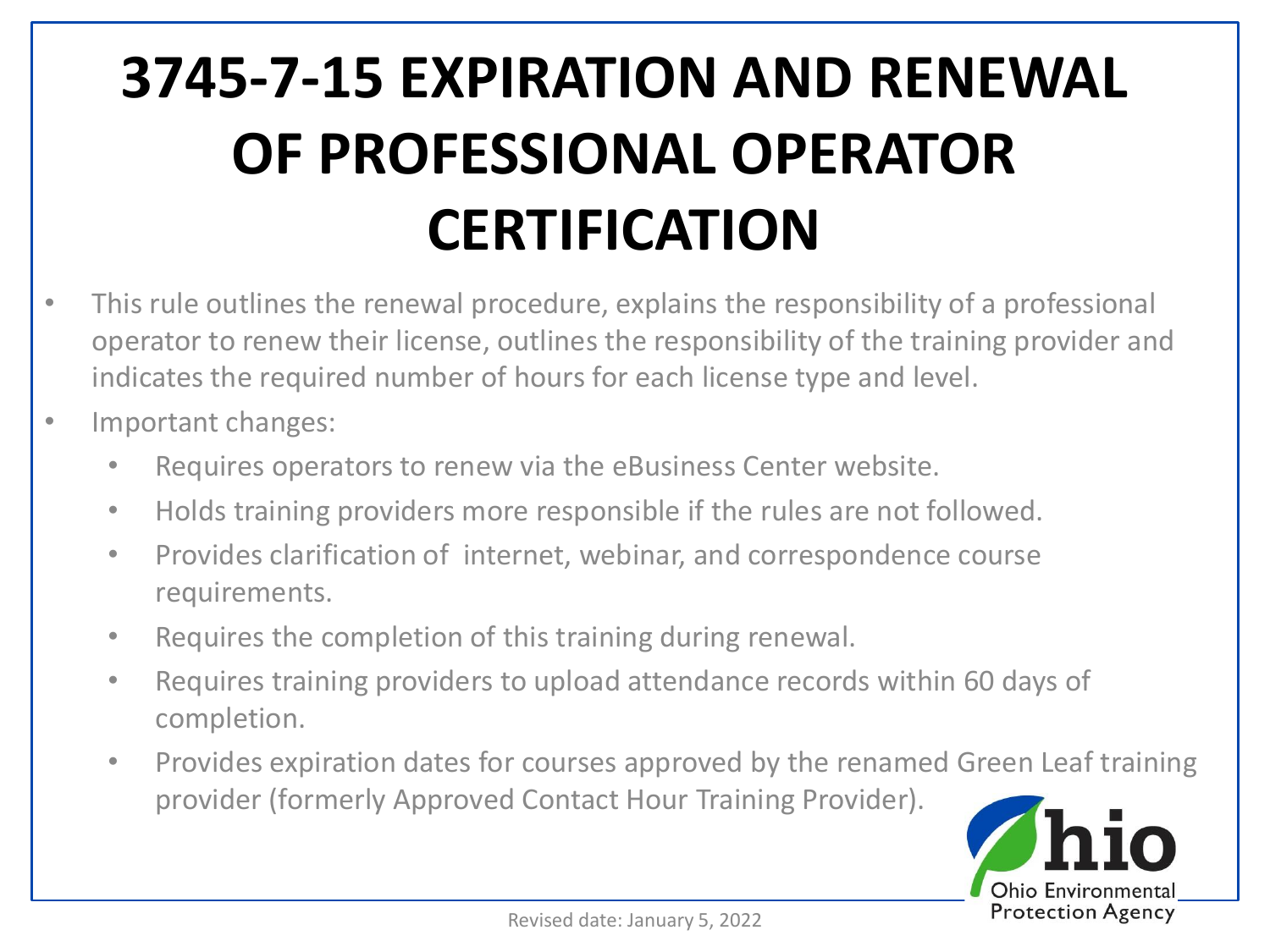## **3745-7-17 & 3745-7-18**

#### • 3745-7-17 Professional operator certification fees

- Outlines the fees associated with exams, reciprocity, and renewal.
	- Denied reciprocity applications can now have the fees transferred to an application for certification.
	- Fees are nonrefundable.

#### • 3745-7-18 Conduct during the application and examination process

- Discusses inappropriate behavior and consequence, if violations occur.
	- Falsification of records or employment history and/or cheating will result in revocation of licensure and restriction from future examinations or licensure.

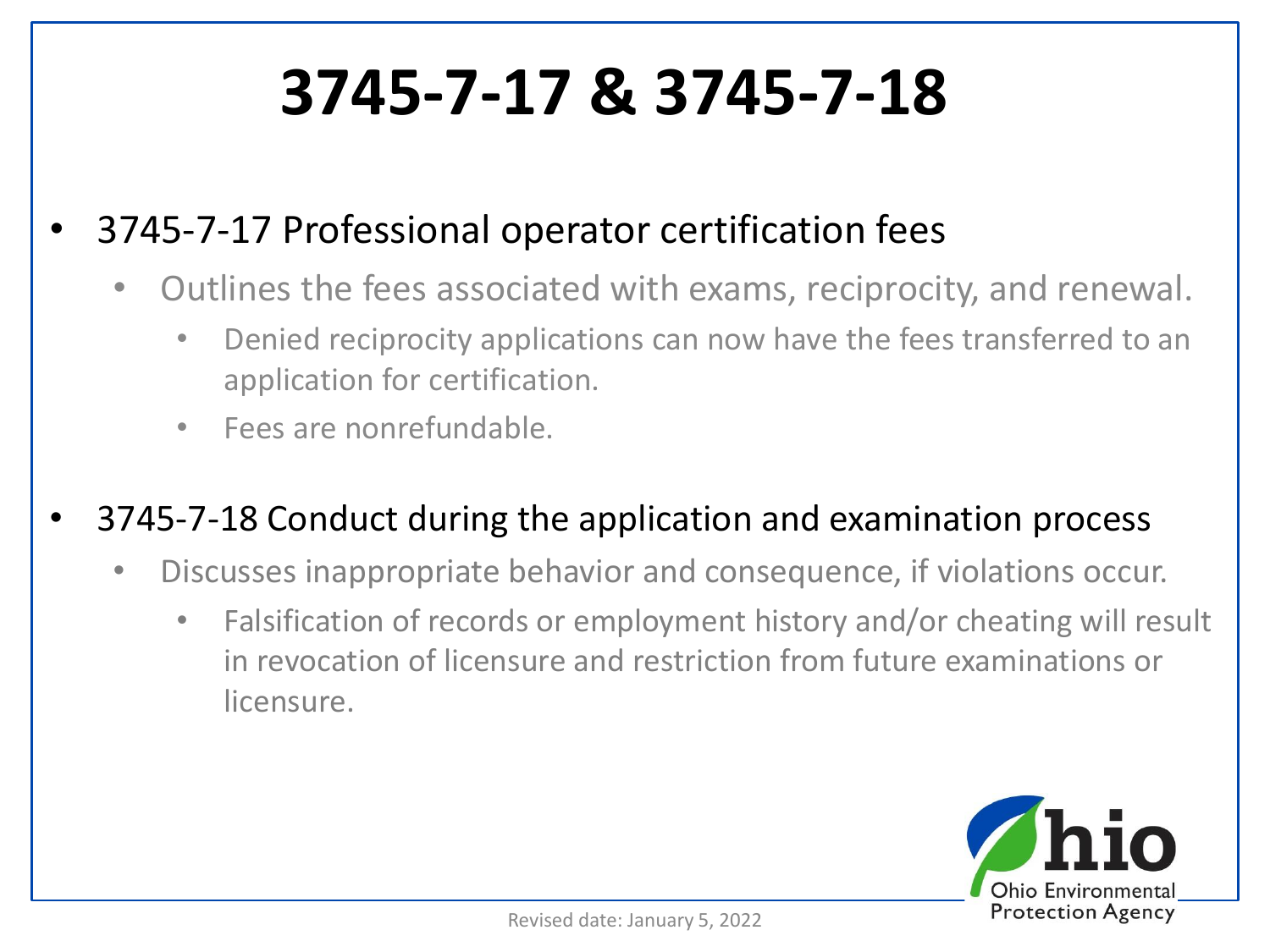### **3745-7-20 CERTIFICATION OF PROFESSIONAL OPERATORS WHO PASS AN EXAMINATION FROM AN APPROVED EXAMINATION PROVIDER**

This chapter outlines the necessary actions to obtain certification after passing an approved exam.

- An application must be submitted, within four years of passing the exam, via the eBusiness Center after passing an approved exam from an approved exam provider.
- You must submit proof of passing the examination with your application.
- You must be eligible to obtain the class III certificate prior to taking the exam, even through the eBusiness Center.
- You are an operator in training after you pass approved exam.

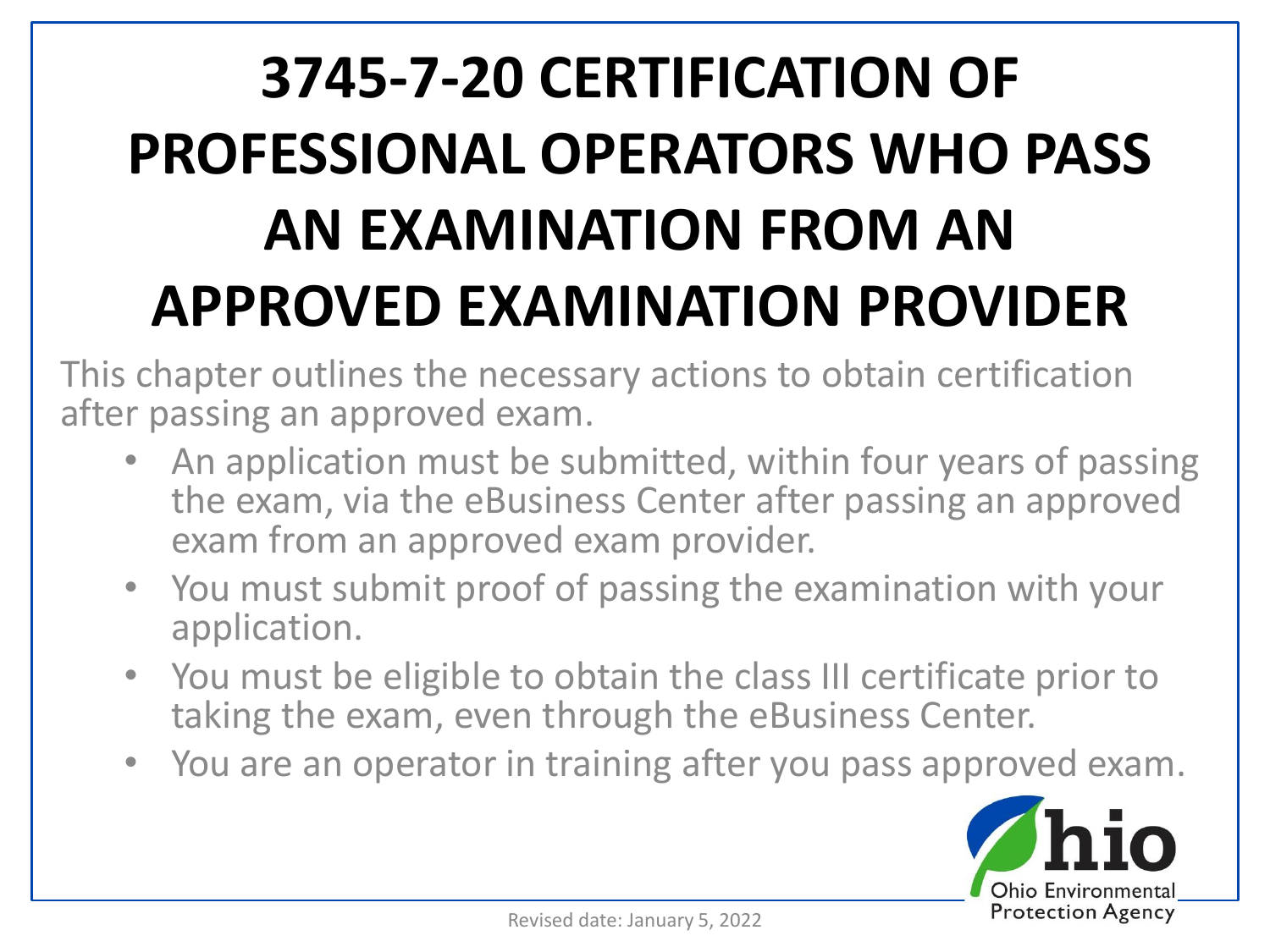#### **3745-7-21 CONTRACT OPERATIONS COMPANIES AND CONTRACTED PROFESSIONAL OPERATORS.**

This rule provides requirements for contract operating companies and contracted professional operators.

- Contracted professional operators and contract operation companies must apply for approval and provide a sample contract which outlines the minimum expectations and explains who is responsible for and the minimum expectations for the following:
	- Operator of record of the facility.
	- Minimum staffing hours.
	- Emergency operations.
	- Maintenance (routine and preventative).
	- Ensure operators comply with 3745 of the Administrative Code.
	- Sharing of compliance letters between owner and operator.
- Operators wishing to be contract operators must submit an application for approval at least thirty days prior to initiating contract operations.

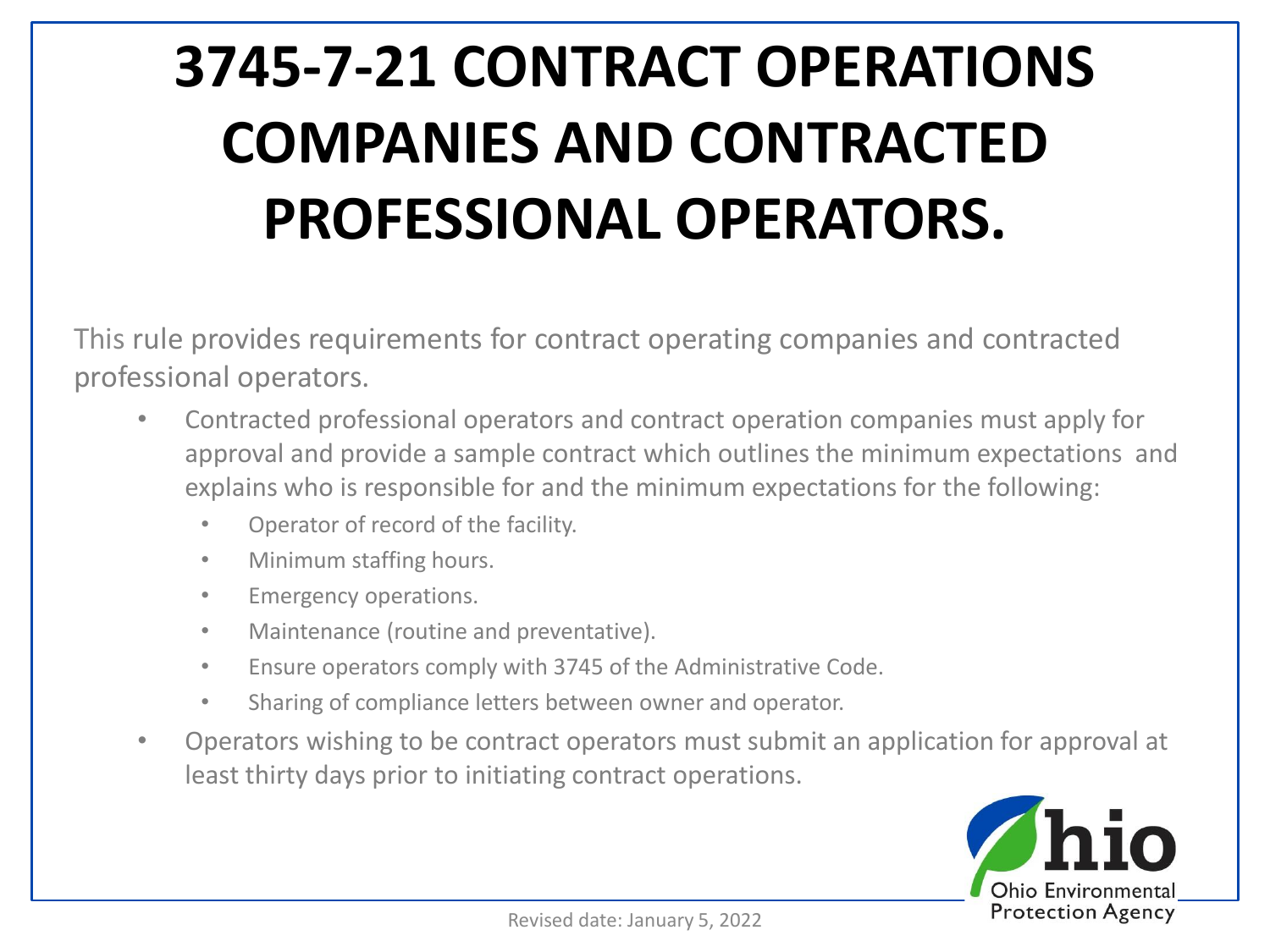# **3745-7-21 CONTINUED**

All contract operation companies or contracted professional operators shall comply with the following:

- Ensure that certified professional operators under their employment comply with provisions of Chapters 3745., 6111., and 6109. of the Revised Code.
- If required by the facility owner or agency, respond to emergencies within one hour.
- Provide an appropriately certified operator if the listed operator of record is unavailable.
- Provide a report of the facilities that are contracted to operator by June  $30<sup>th</sup>$  by each year.
- Maintain a copy of the contract onsite for inspection by Ohio EPA.
- Maintain a copy of the contract for a minimum of 3 years after the expiration of the contract.
- Ensure that all relevant personnel, including the professional operators and owner, are notified of written correspondence from or to the Ohio EPA.

A contract operator or contract professional operator may be held liable for violations.

Failure to comply with the rules of this chapter and Chapter 6111. and 6109. of the Revised Code may result in withdrawal of approval to be a contract operator or operating company.

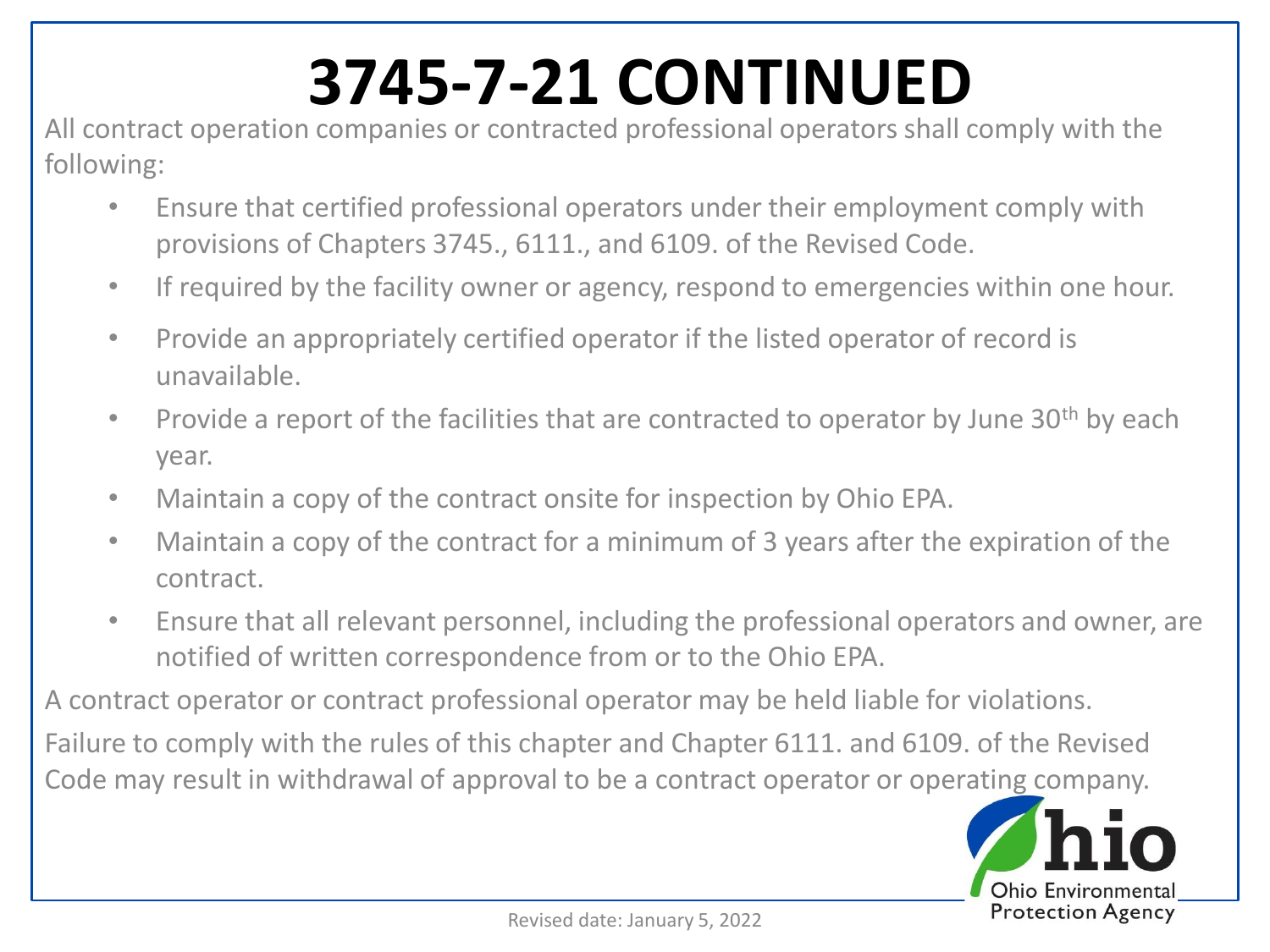# **3745-83-01 OPERATIONAL REQUIREMENTS**

Provides guidance on treatment and distribution requirements.

- Drinking Water System Components must meet ANSI/NSF Standard 61.
- Must maintain 20 PSI at all points in the distribution system.
- All equipment must be maintained to ensure intended function.
	- If the equipment cannot function as originally intended, then it must be repaired or replaced.
- Ohio EPA must be notified of any disruption of service, e.g. line breaks, treatment failure, anything that affects normal day to day operations.
	- The weblink to the disruption of service tool is [here.](https://ohioepa-opa.custhelp.com/ohioepa_opa/owda/0/investigate/PWSIncident/en-US/ScreenOrder~Main~qs%248fab9a96-50cc-4927-a17f-3c07b678443b%24global%24global)

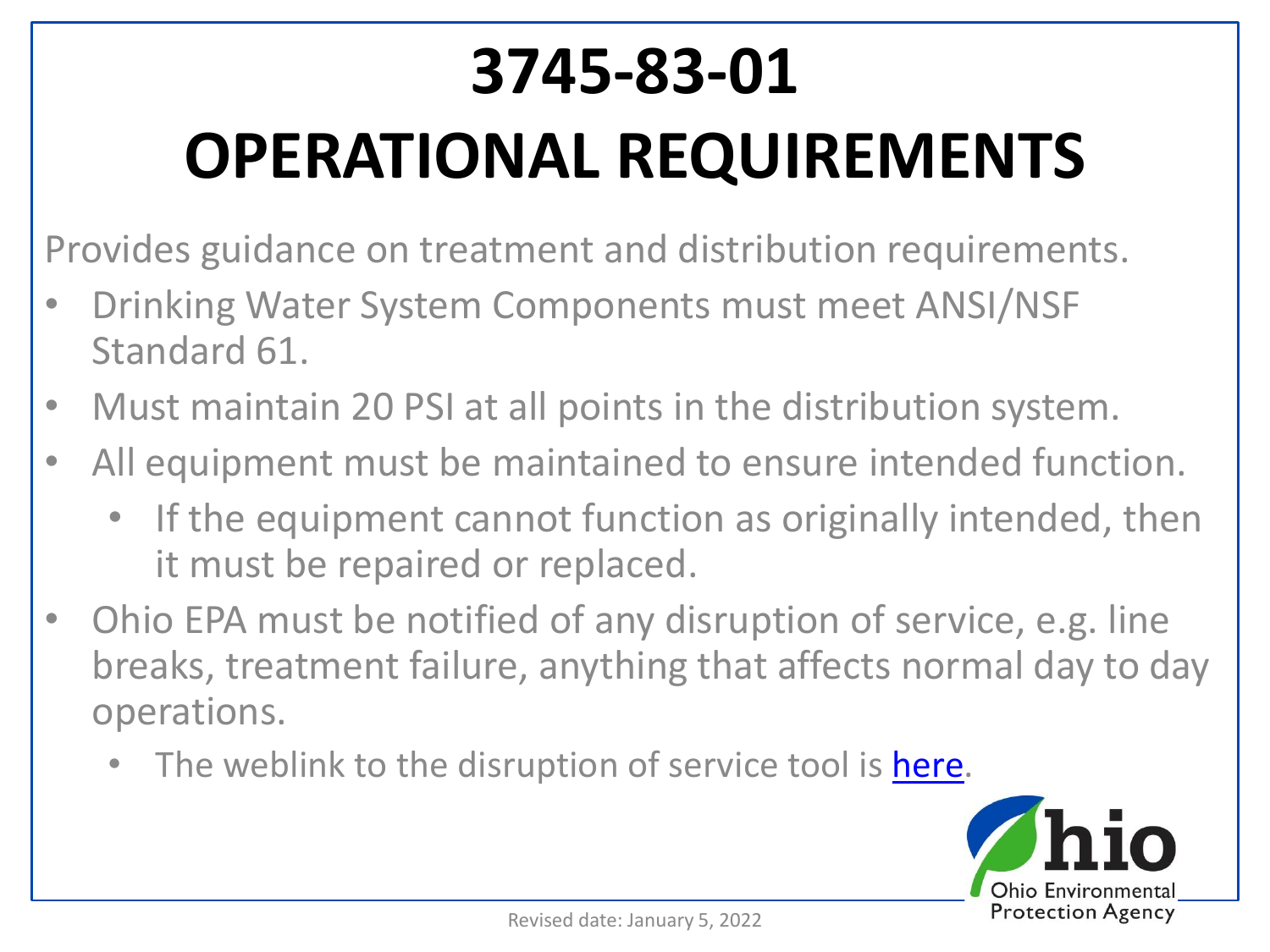# **3745-85-01 CONTINGENCY PLANS**

- All Drinking Water Systems are all required to have an annually updated Contingency Plan. It is also recommended that all Wastewater Systems also have a Contingency Plan that is kept up-to-date.
- Contingency Plans require PWS's to have a strategy for specific circumstances which could affect the quantity or quality of water they serve. These circumstances are the same for all systems, though it is not an inclusive list. If your system faces additional hazards others may not, you may add those to your Contingency Plan.
- At least one or more circumstances covered in the Contingency Plan Rule must be exercised annually and all circumstances must be exercised at least once every 5 years.
- An example Contingency Plan Template can be found [here.](https://epa.ohio.gov/static/Portals/28/documents/security/Contingency_Plan_Template.docx)

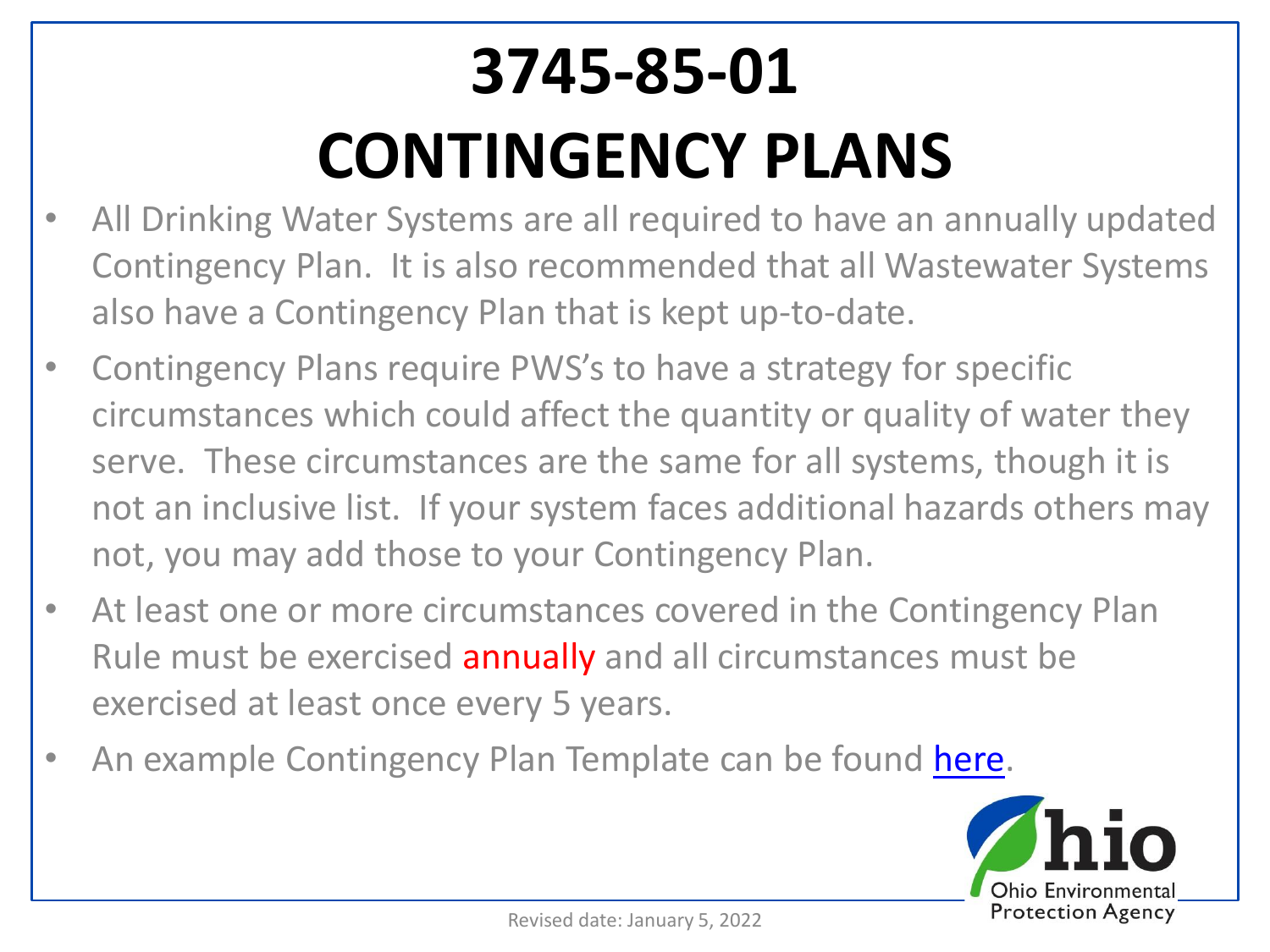## **CYBERSECURITY**

- Ohio utilities (water, wastewater, electric, oil and gas, e.g.) continue to face unprecedented threats in the cybersecurity landscape. A threat can be as simple as the hacking of a utility's employee email account, or more seriously, a breach of plant controls. Other times, a simple email can be opened that contains harmful ransomware or malware that threaten the digital infrastructure of that system.
- Criminal actors will likely continue to try to obtain a system's customer data, financial information, or hacking into a facility's SCADA software, which ultimately allows criminals to threaten public health and safety and the financial and operational needs of those systems.
- There are simple solutions any Wastewater or Drinking Water Plant can take that can help minimize or prevent these unwanted attacks.
- The next slide provides resources to assist you in protecting your system's digital infrastructure from Cyberthreats.

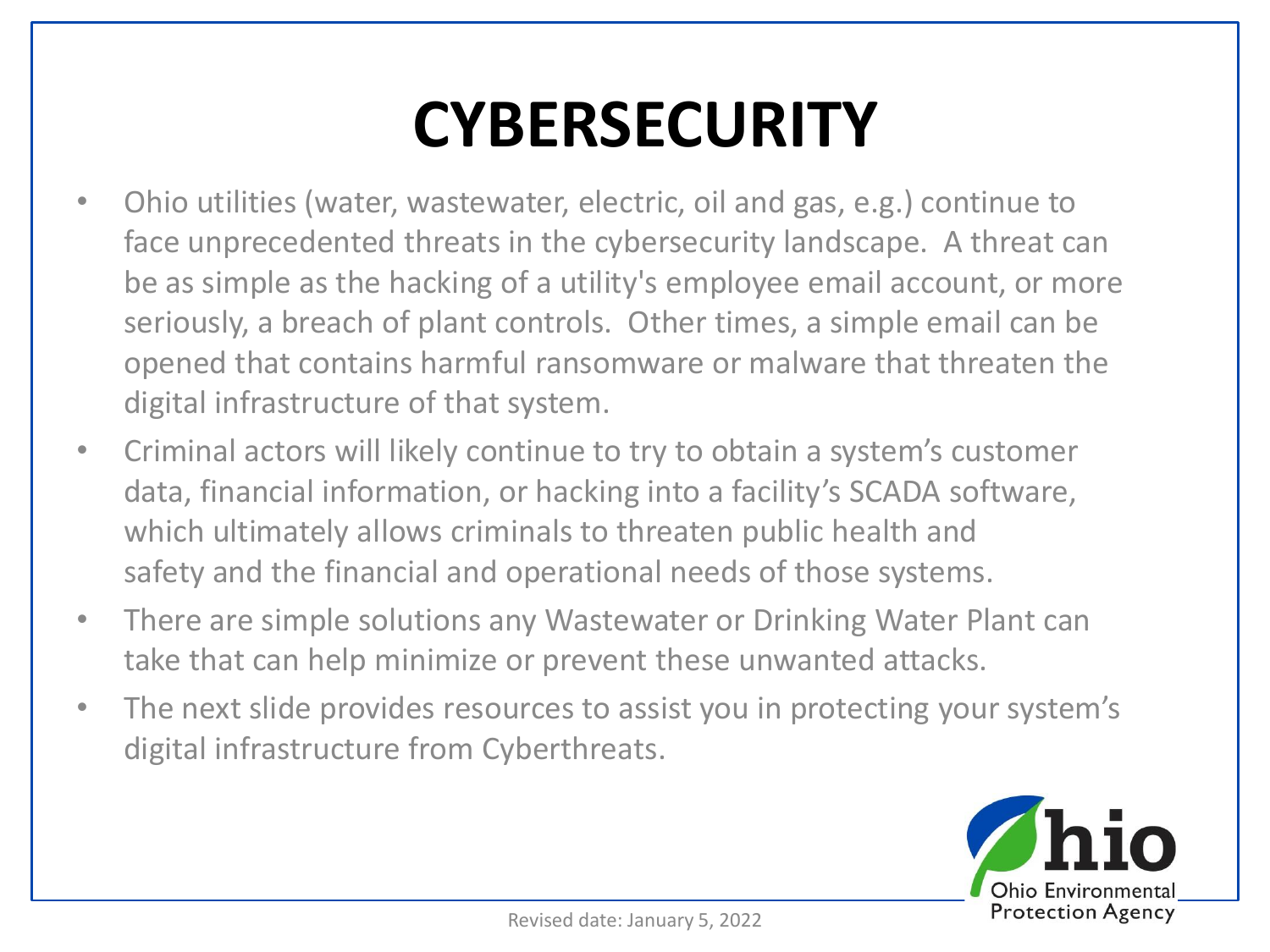# **CYBERSECURITY RESOURCES**

- Below is a list of resources for more information on cybersecurity.
	- U.S. EPA websites <https://www.epa.gov/emergency-response-research/water-infrastructure-resilience> https://www.epa.gov/sites/production/files/2018- 06/documents/cybersecurity\_quide\_for\_states\_final\_0.pdf <https://www.epa.gov/waterresilience> <https://www.epa.gov/waterriskassessment/epa-cybersecurity-best-practices-water-sector>
	- AWWA

[Cybersecurity & Guidance | American Water Works Association \(awwa.org\)](https://www.awwa.org/Resources-Tools/Resource-Topics/Risk-Resilience/Cybersecurity-Guidance)

<https://www.awwa.org/Resources-Tools/Resource-Topics/Risk-Resilience>

• Water Operator.org

<http://wateroperator.org/blog/cid/57?Category=security>

• Water Information Sharing and Analysis Center

**[WaterISAC](https://www.waterisac.org/)** 

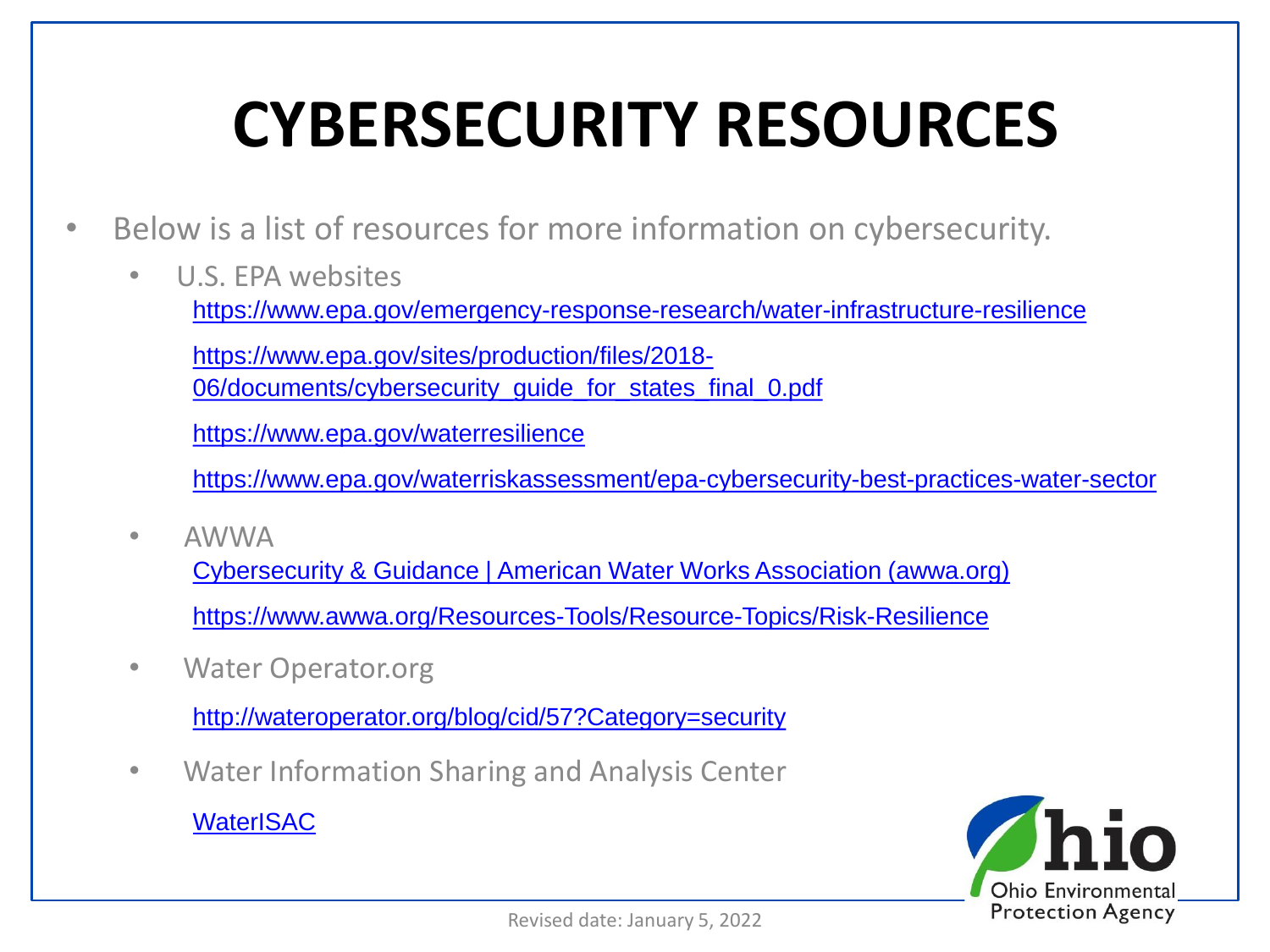Section 2

# **REQUIREMENTS FOR OPERATORS OF RECORD**



Revised date: January 5, 2022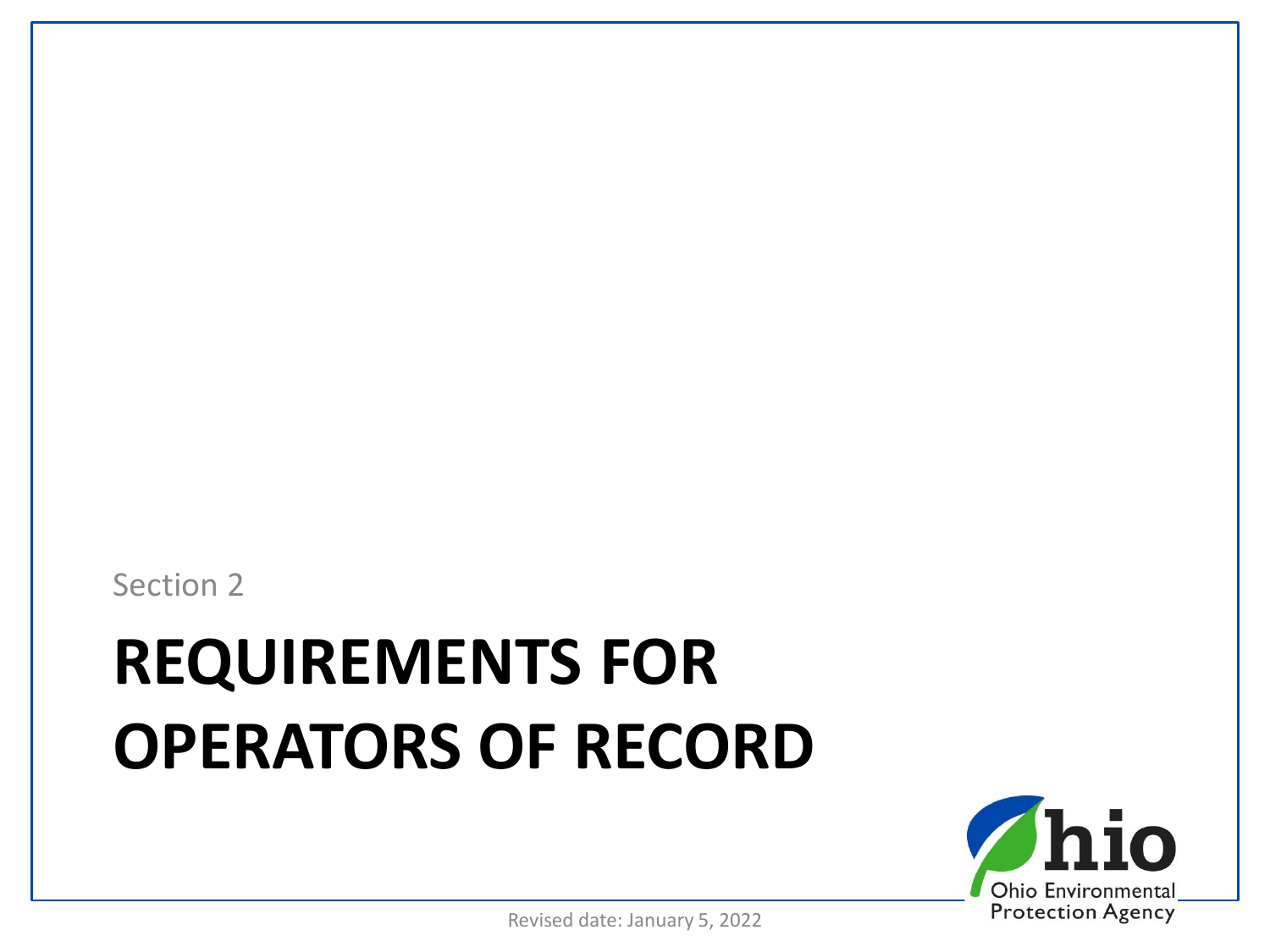#### **ELECTRONIC DISCHARGE MONITORING REPORT (EDMR)**

- eDMR reports must be submitted according to their NPDES permits.
- eDMR can be submitted by a delegated official.
- To delegate an official, you must add the facility to your account and a delegation of authority document will appear.
	- Print the delegation of authority document off, sign it in the presence of a notary, and physically mail the paperwork in.

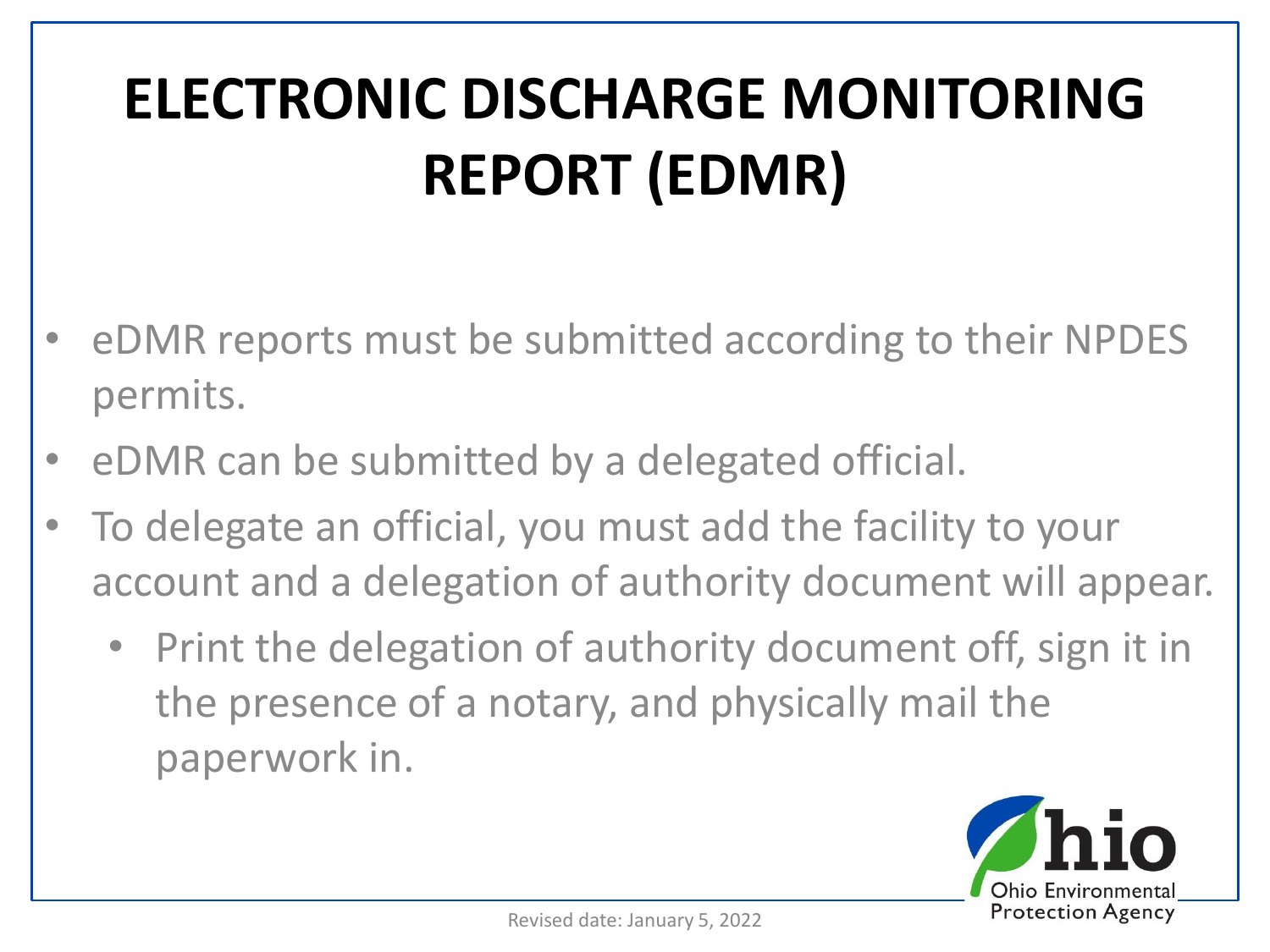#### **OPERATOR OF RECORD (ORC) NOTIFICATION FORM**

- You can print off a blank ORC form [here](https://epa.ohio.gov/static/Portals/28/documents/opcert/Operator%20of%20Record%20Notification%20Form.pdf?ver=2018-09-11-102530-423).
- Notifying Ohio EPA of changes in ORC is the responsibility of the owner AND operator.
- You must submit a new ORC form within 3 days becoming the ORC or leaving the position of ORC.
- This form is the same for water and wastewater.

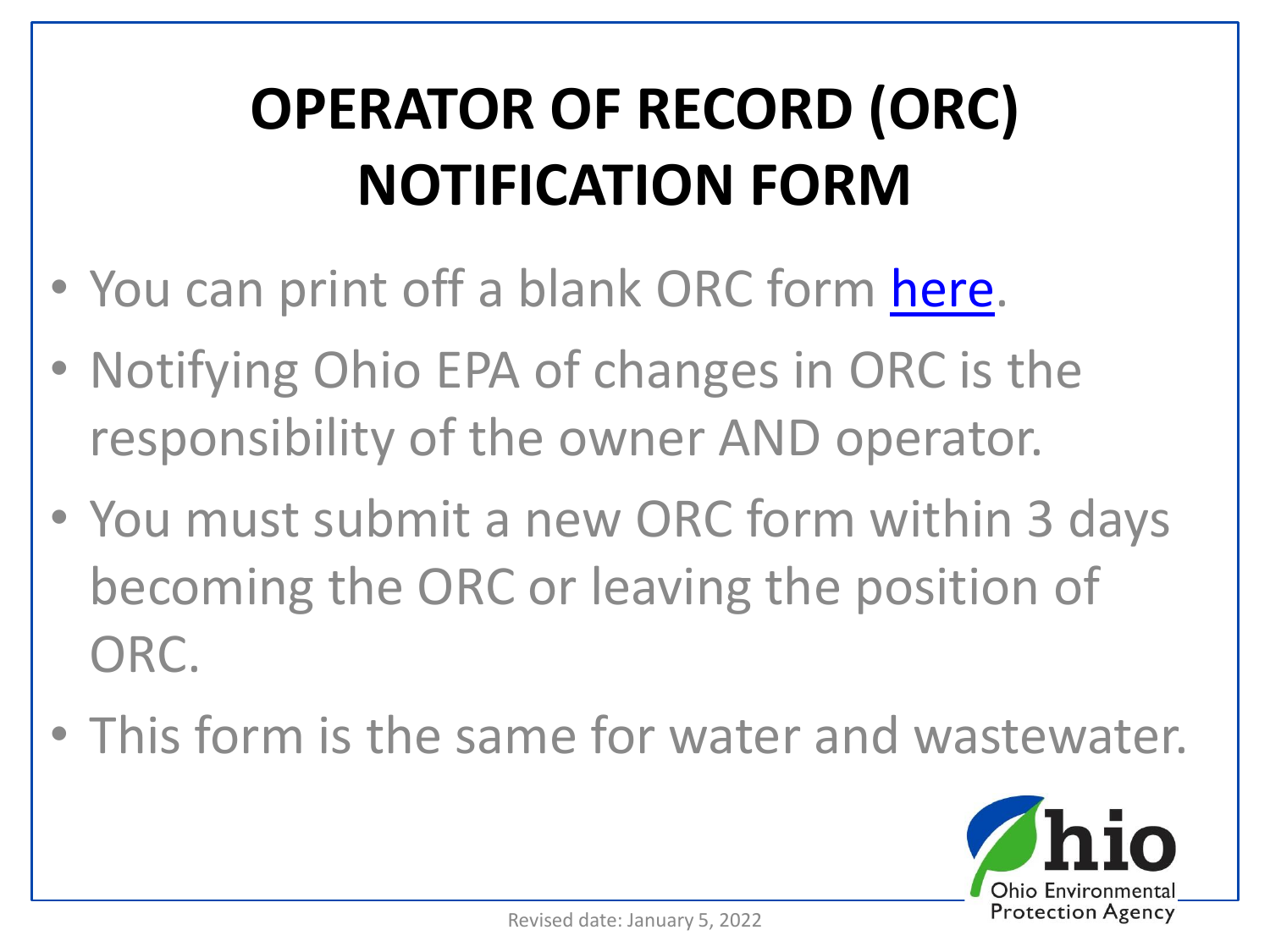# **OHIID PORTAL**

- On November 6, 2020, access to the eBusiness center was made available only through the OHID portal.
- All owners and operators who use the eBusiness center must have a valid OHID account.
- Instructions to create an account is located [here](https://epa.ohio.gov/static/Portals/47/facts/OHIDStepbyStepInst.pdf)
- If you are an existing eBusiness account holder, you must use the same email address that eBusiness has on file.

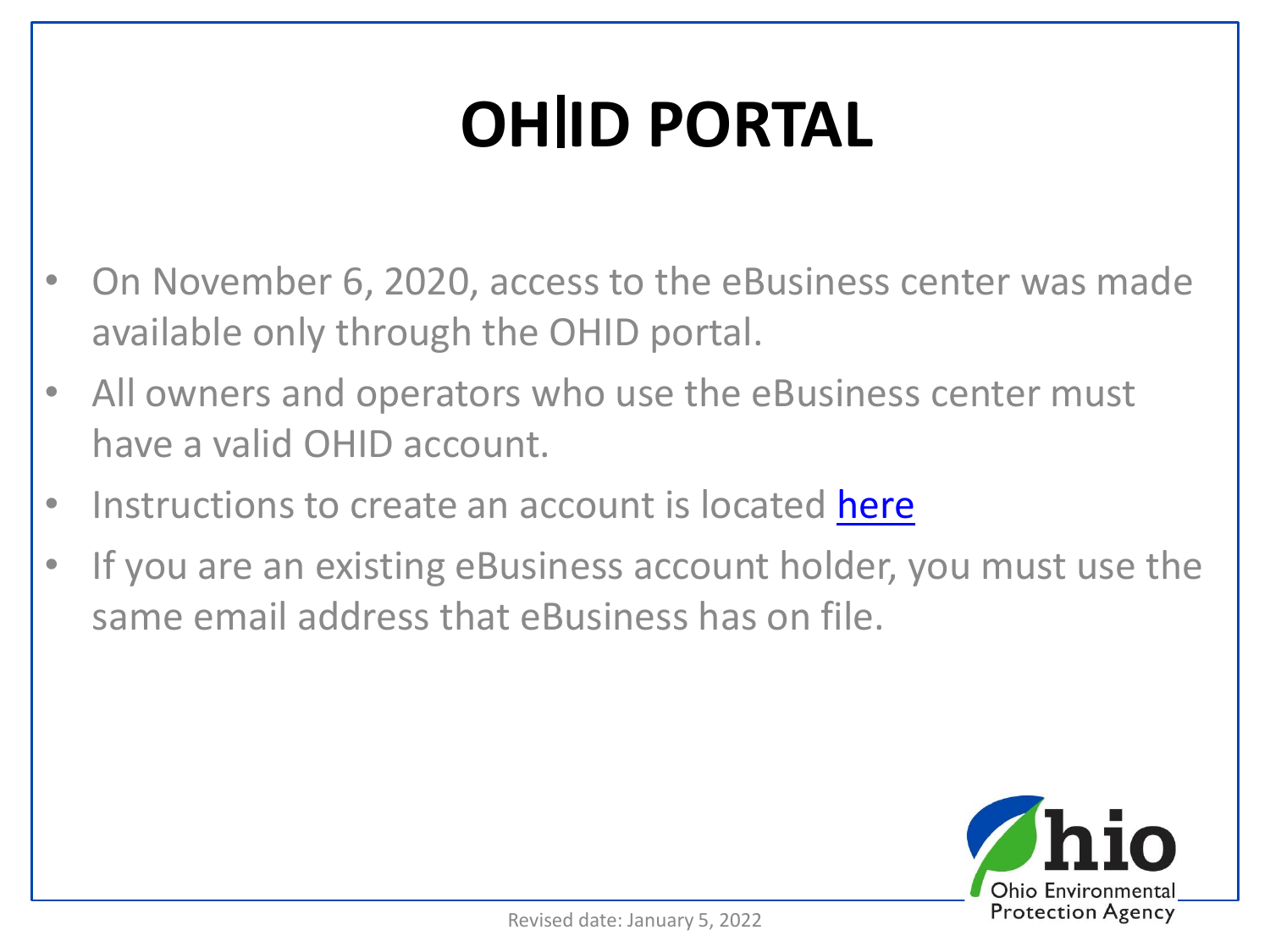Section 3

# **EBUSINESS REQUIREMENTS FOR CERTIFIED OPERATORS**



Revised date: January 5, 2022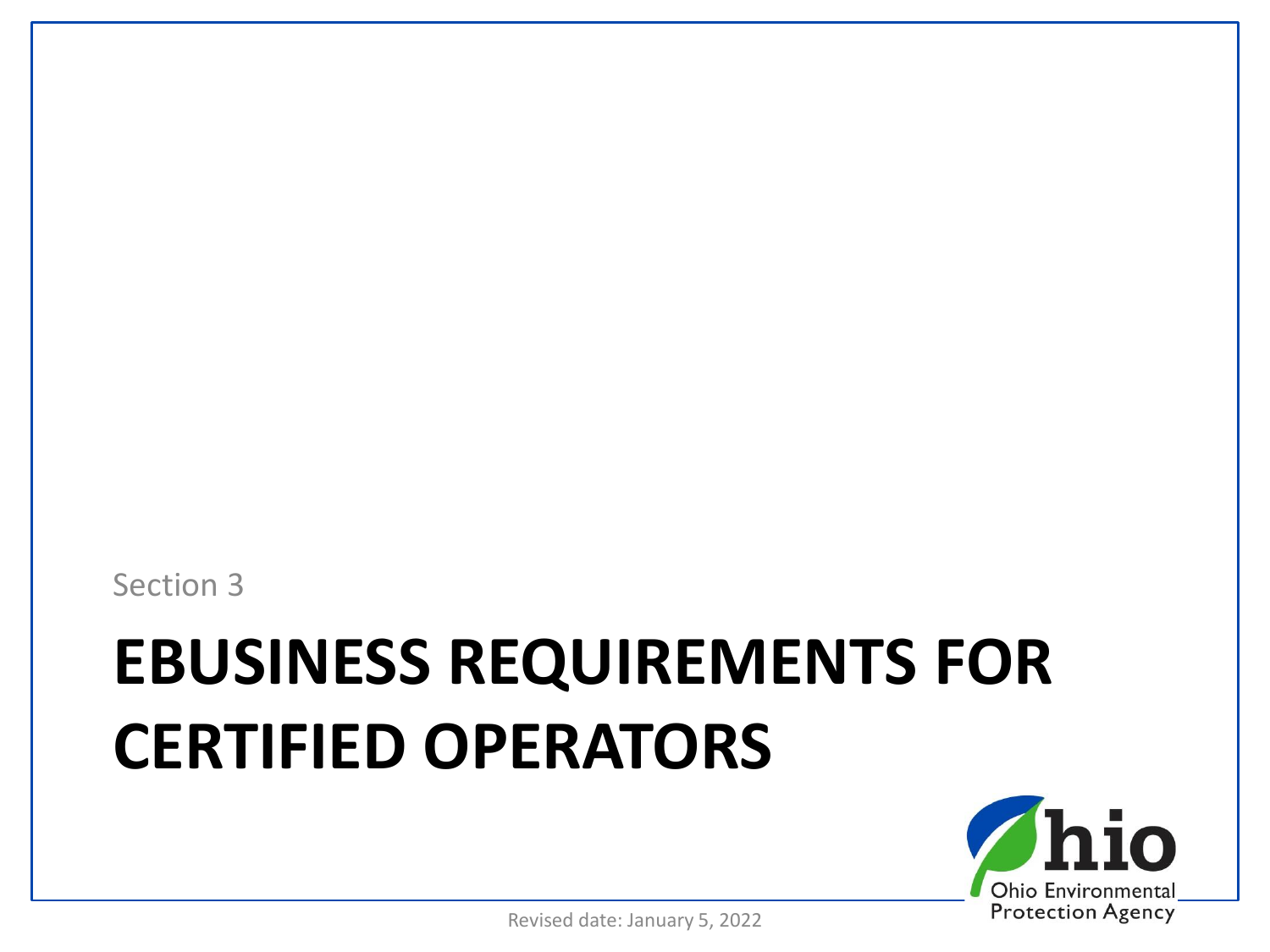#### **OHID ACCOUNT**

- You are required to keep your contact information up to date. You can do so in the OHID portal. You must have the Water/Wastewater Operator service activated to do so. If you do not, please follow the instructions [here](https://epa.ohio.gov/static/Portals/47/facts/OHIDStepbyStepInst.pdf).
- In the operator service, use the green **EDIT** button on the right hand side.

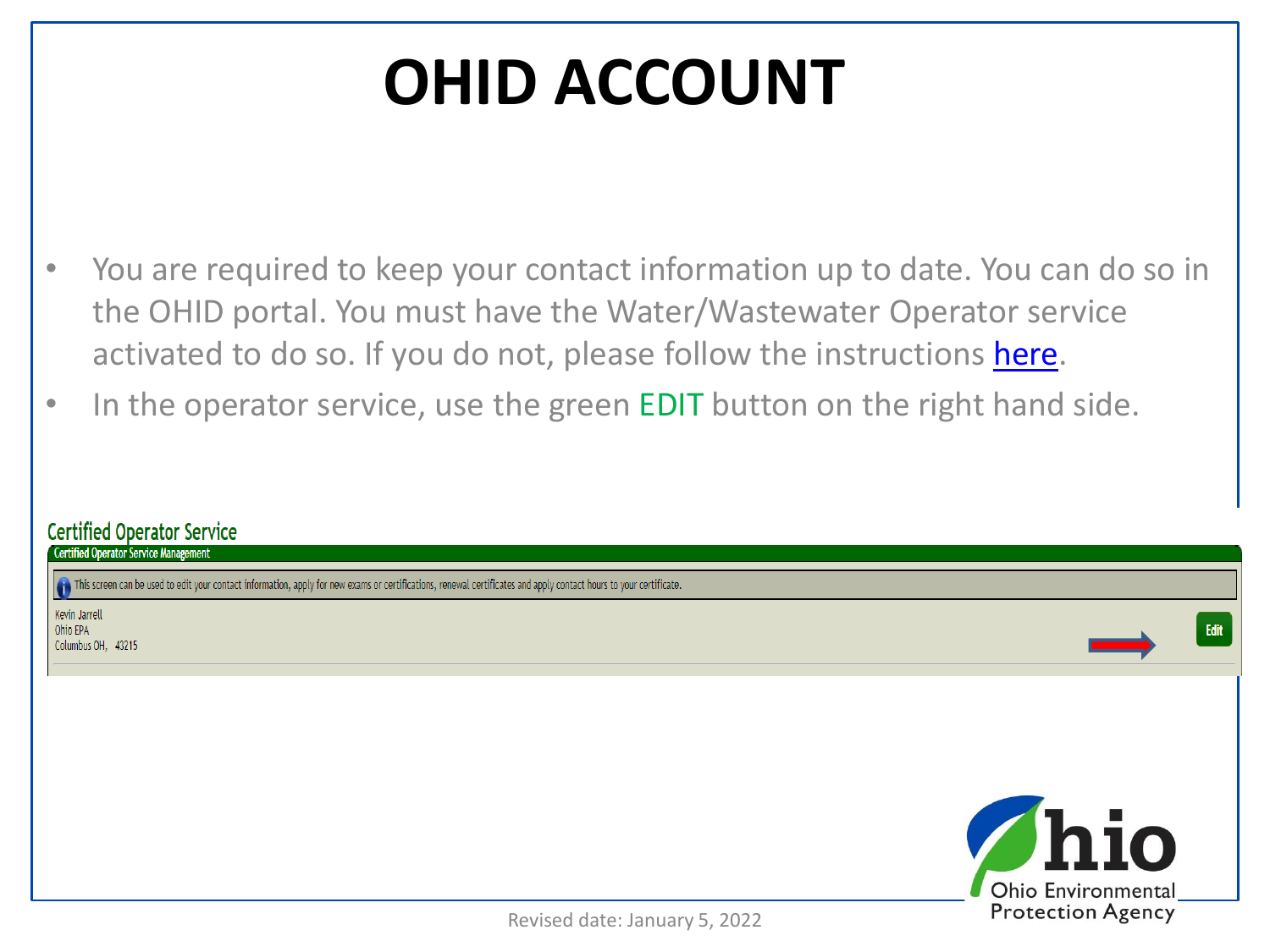#### **CONTACT INFORMATION**

• IMPORTANT: Please ensure you have an updated email address through the OHID portal. Ohio EPA will use emails to communicate with you.

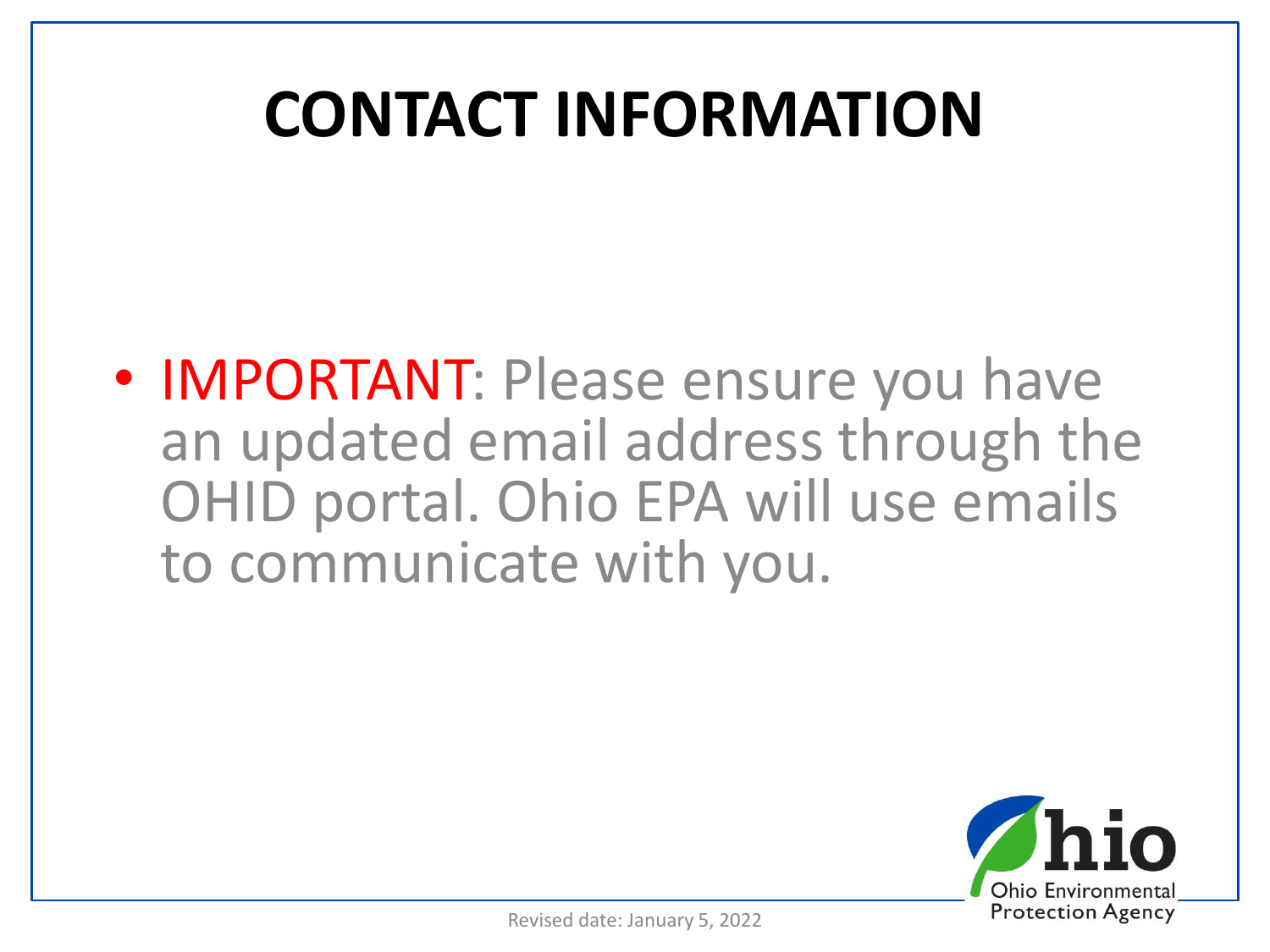# **RENEWAL GUIDELINES**

- Renewals are required to be submitted through the eBusiness Center.
- Many of your contact hours will already be loaded to your eBusiness Center account. You are still required to go through the renewal, select the number of contact hours to apply to the certificate and submit the renewal application.
- If **contact hours that you earned** do not appear in your transcript, check with your training provider first to see if they are going to upload your attendance. In the rare occasion they are not going to, you will have an opportunity to add the approved courses after August  $1<sup>st</sup>$  of your renewal year.
- If you are having issues uploading the hours yourself, please contact the operator certification unit at 1(866)411-6728 or at [opcert@epa.ohio.gov.](mailto:opcert@epa.ohio.gov)

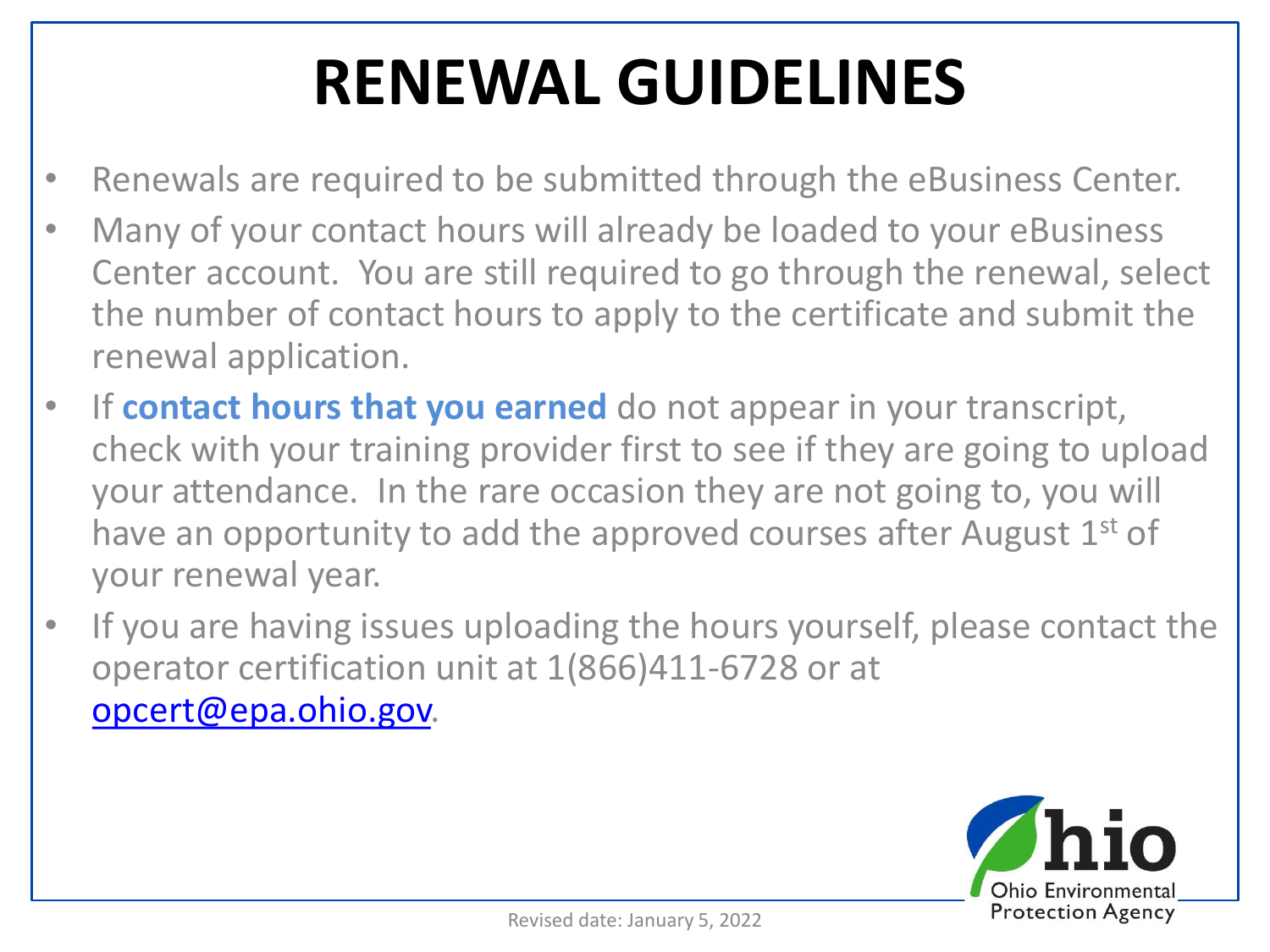#### **RENEWAL GUIDELINES**

- The eBusiness Center does not replace your record keeping. You are expected to maintain your own records and training providers are still expected to provide you with documentation of completing a course.
- **Instructions** for utilizing the eBusiness Center can be found [here](https://epa.ohio.gov/wps/portal/gov/epa/divisions-and-offices/drinking-and-ground-waters/certified-operators/operator). Navigate to the operator tab and find the eBusiness Center sub-tab.

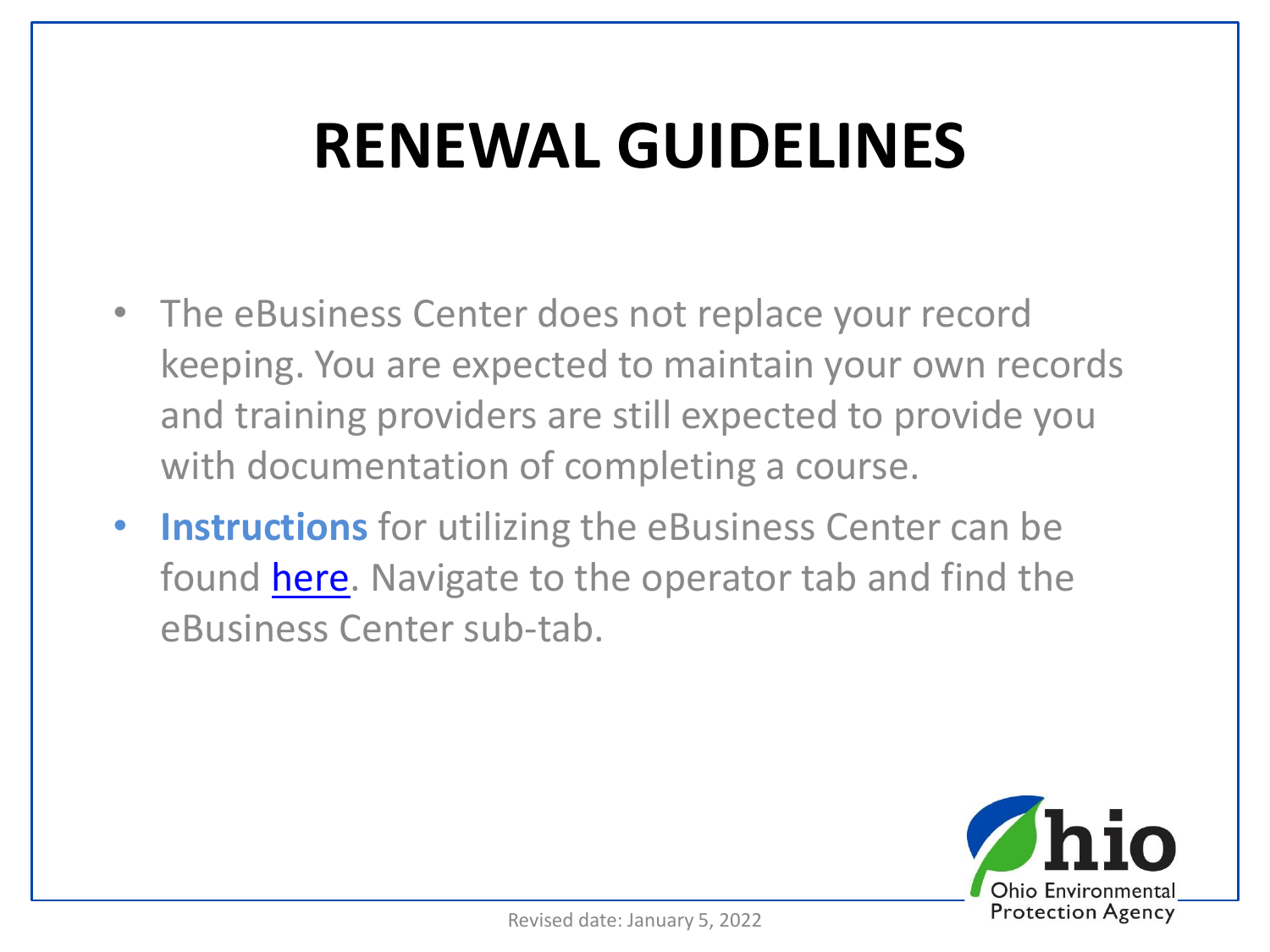Section 4

# **EXAM AND CERTIFICATION APPLICATION REQUIREMENTS**

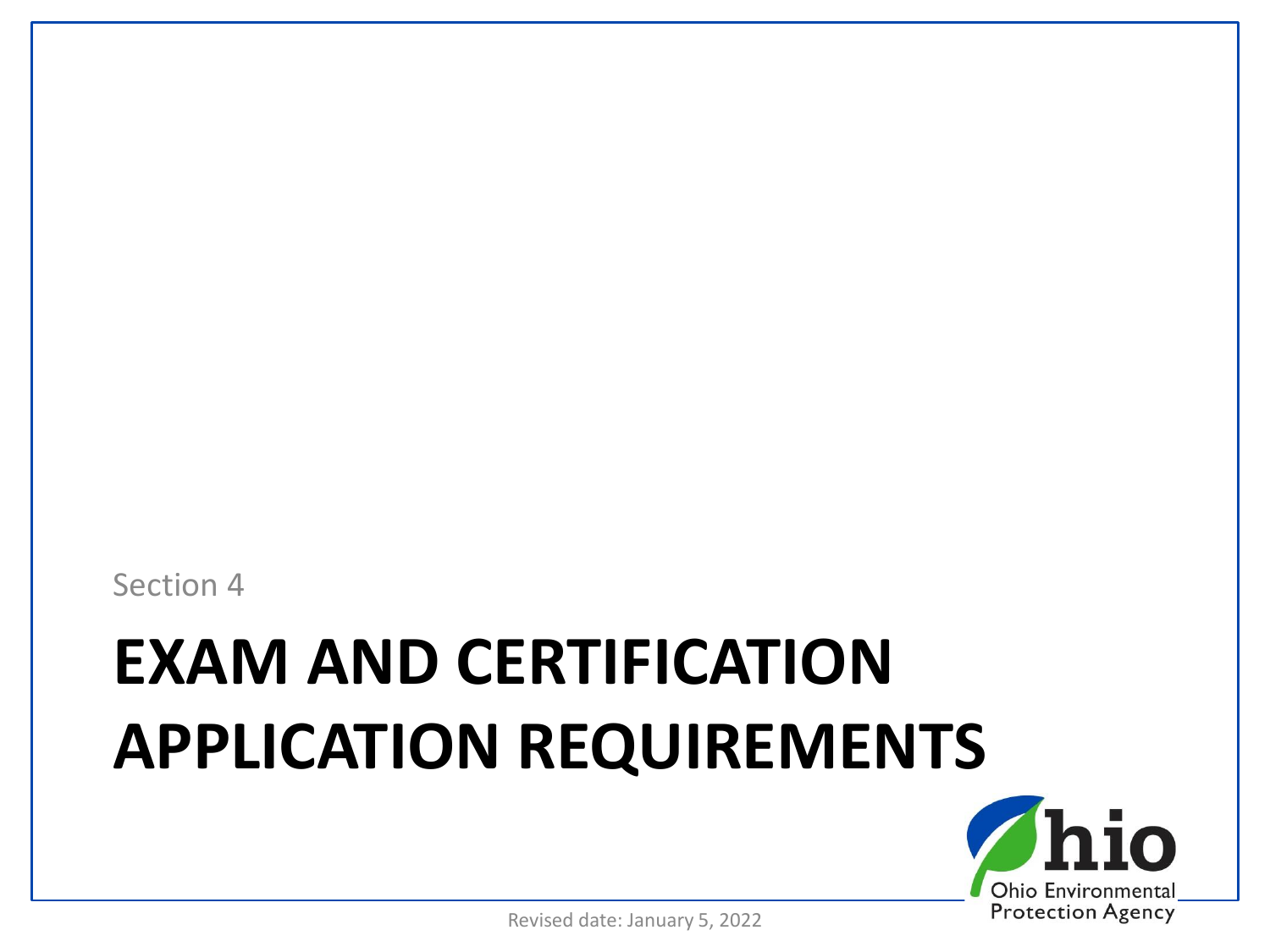# **OHIO EPA APPLICATION GUIDELINES**

- Exam and Certification Applications must go through the eBusiness Center at <https://ohid.ohio.gov/>
- Do NOT submit an application after passing a **third party exam**  until you have met the operating experience requirements.
- [Operator In Training \(OIT\)](https://epa.ohio.gov/static/Portals/28/documents/opcert/OIT-Application-Fill-In.doc) form for certification after passing an **Ohio EPA paper and pencil exams** is still on paper.
- **There is no OIT status for the Class III certification.** You must wait until you meet the experience requirements to sit for the examination.

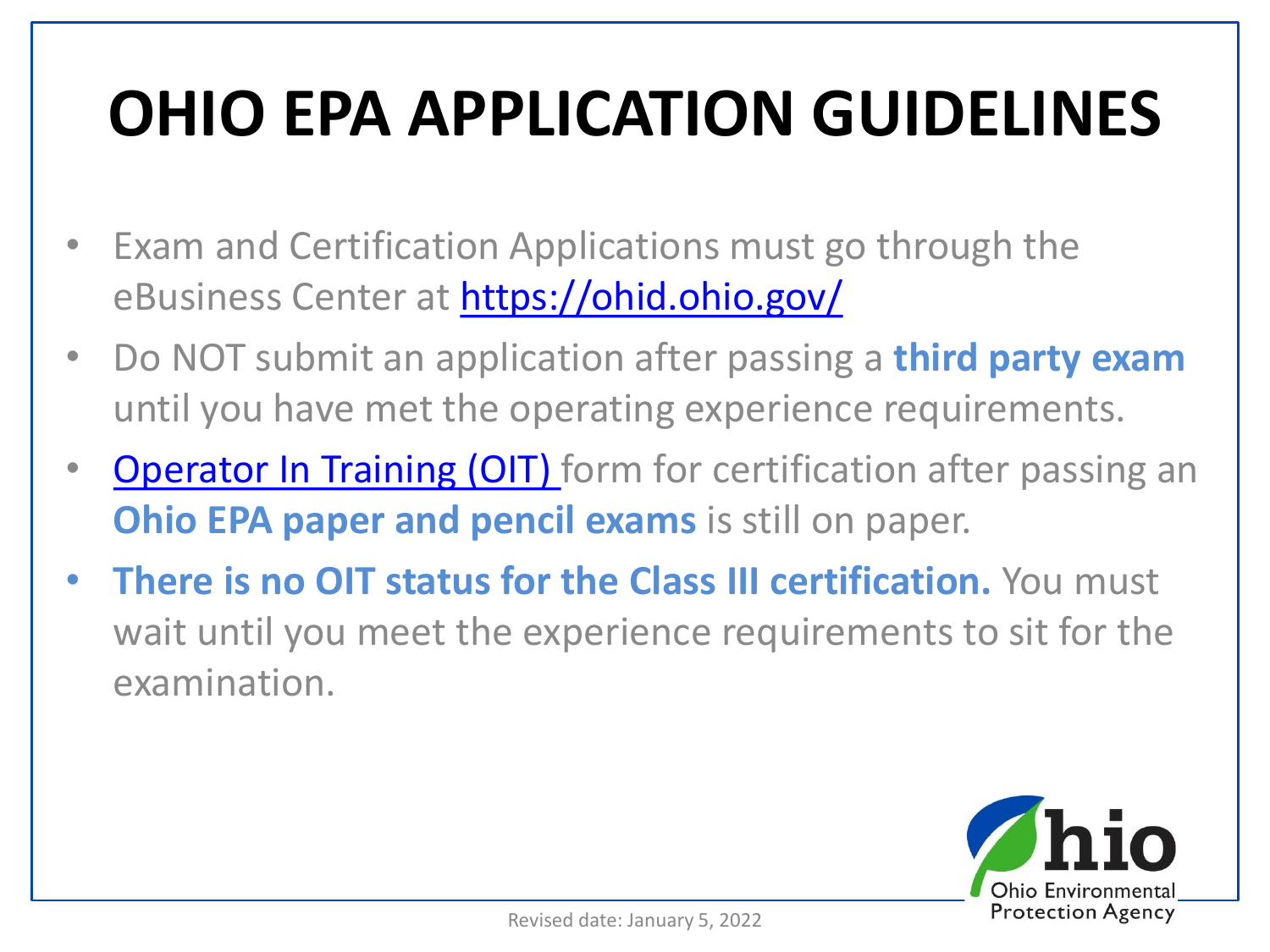## **OHIO EPA APPLICATION GUIDELINES**

- If you have submitted an application through eBusiness before and are submitting a new application, be sure to update the application prior to submitting.
- After you submit an application for examination, certification, or reciprocity, a copy of the application will appear. You should print the application and both you and your supervisor should sign and date the form. You can scan and submit the form to **opcert@epa.ohio.gov.**

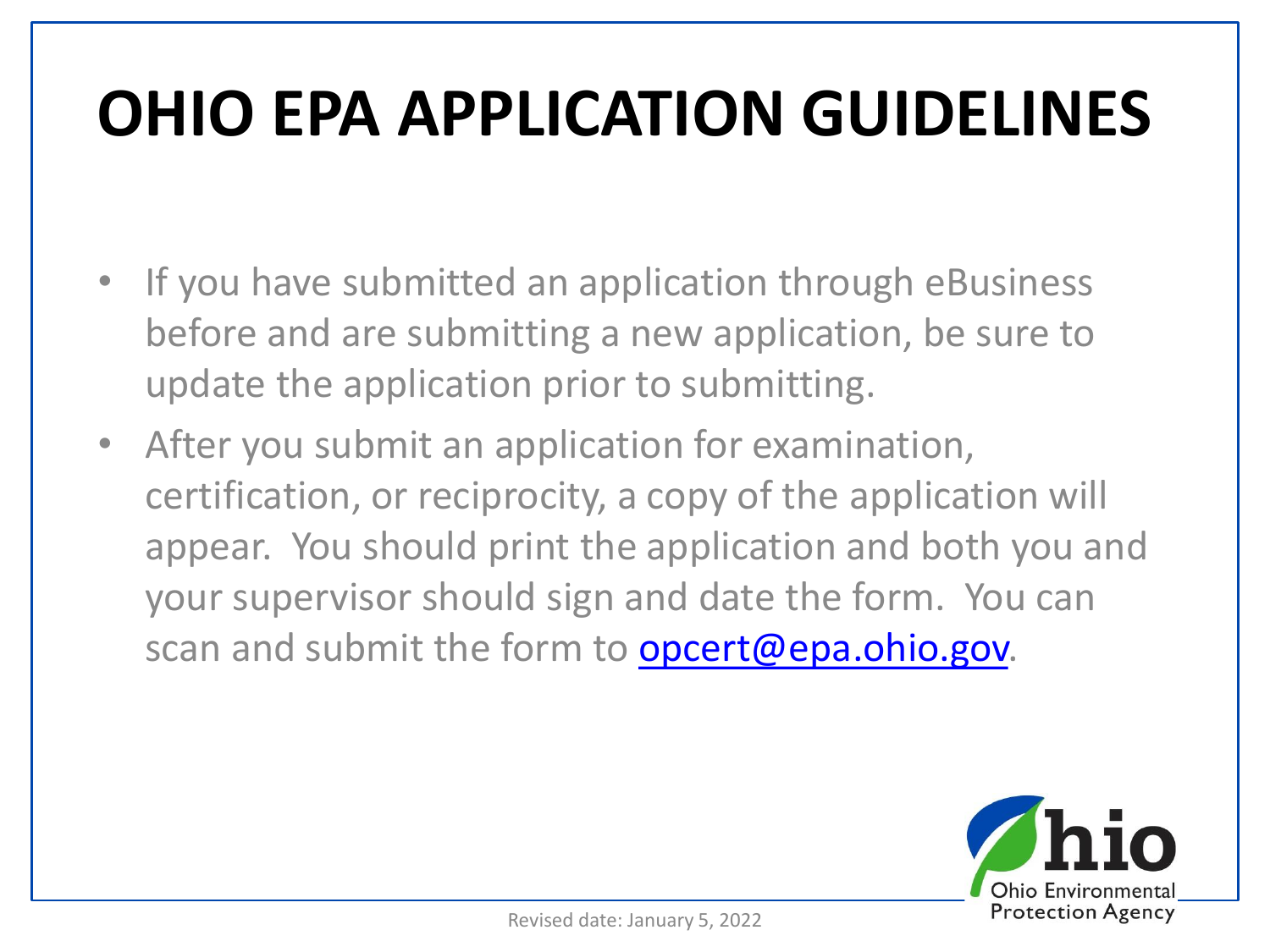# **APPLICABLE DUTIES**

- Please note, the following experience is **not** accepted as operating experience and should be removed from the percentage of time that you designate to water and/or wastewater:
	- Meter reading only.
	- Customer shut off / turn on that is NOT related to the maintenance of a distribution system.
	- Work conducted on storm sewers that are not part of a combined sewer.
	- Service laterals from a residential house or other private property.
	- Residential septic systems with passive treatment .
	- If you work at multiple facilities, collection systems, or public water systems, the time spent driving to a different area should be excluded. You will be asked for an estimation of your drive time or documentation of your time spent at public water systems.

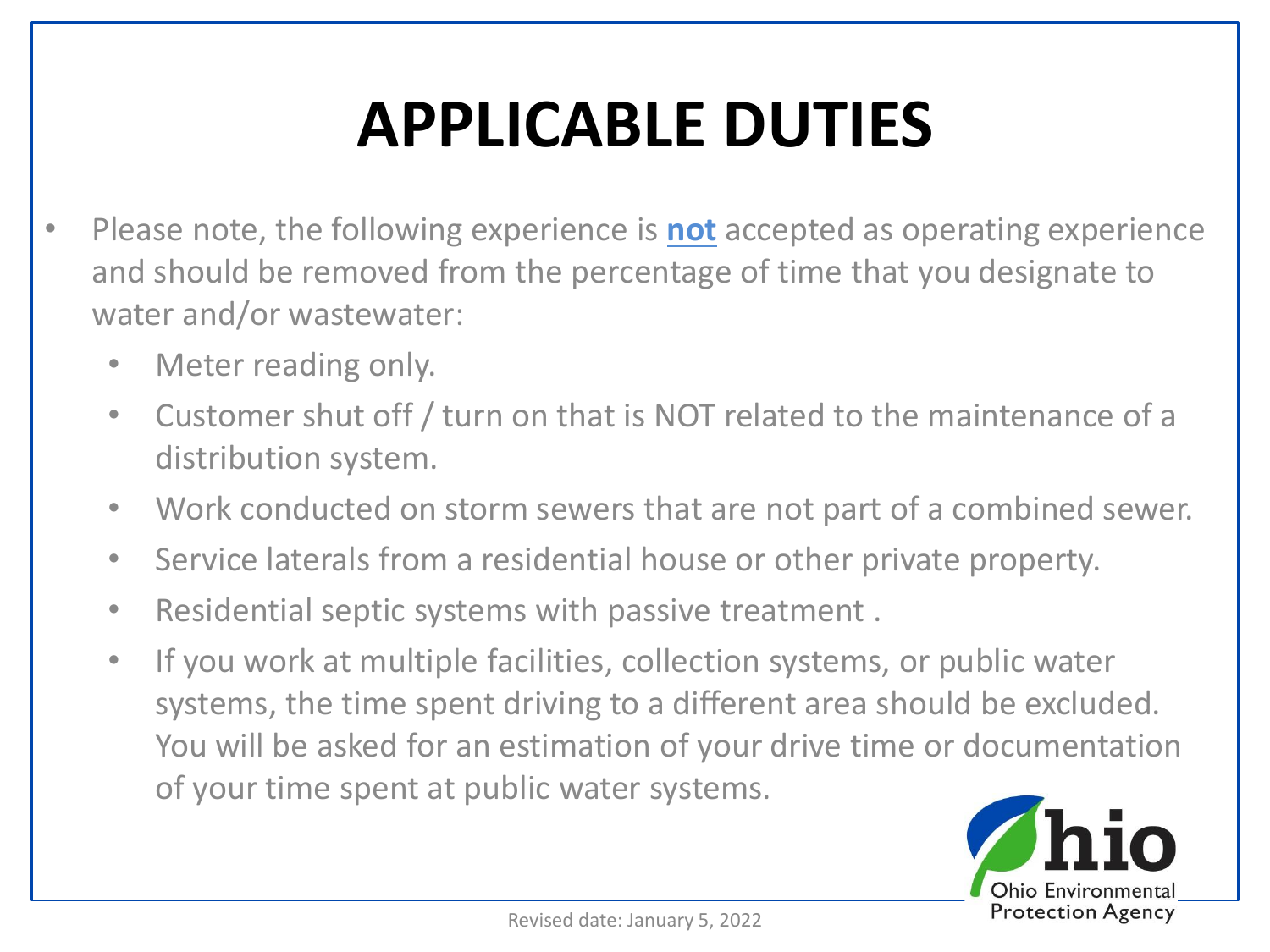#### **EXPERIENCE DOCUMENTATION GUIDANCE**

- Be sure to enter the total number of months in each position. Do not calculate the months based upon the percentage designated into water and wastewater. The Operator Certification Unit will calculate your experience upon review.
- For **all part time, seasonal, or temporary positions** you must document the number of hours worked. If this work is not your current employer and you have not submitted signed documentation for this time in the past, please submit signed documentation confirming the hours worked when you apply.
- When you eliminate a percentage of time for inapplicable duties, please indicate you have done so in the duties section of the application.
- Be sure to create a **new employment entry for every change in employment**, as shown below:

| <b>Employer</b> | <b>Mailing Address</b>                   | <b>Start Date</b> | <b>End Date</b> | Job Title                         | Percent DW | Percent WW | Action    |
|-----------------|------------------------------------------|-------------------|-----------------|-----------------------------------|------------|------------|-----------|
| Ohio EPA        | 50 West Town Street<br>Columbus OH 43215 | 01/01/2001        | 01/01/2009      | <b>Environmental Specialist 2</b> | 75.0       | 0.0        | 7 X       |
| Ohio EPA        | 50 West Town Street<br>Columbus OH 43215 | 01/05/2009        | 05/10/2014      | <b>Environmental Supervisor</b>   | 50.0       | 0.0        | <b>ZX</b> |
| <b>Ohio EPA</b> | 50 West Town Street<br>Columbus OH 43215 | 05/14/2014        |                 | <b>Environmental Manager</b>      | 80.0       | 0.0        | 7 X       |

• Each entry must be filled out completely. Duties must be described in **DETAIL**.

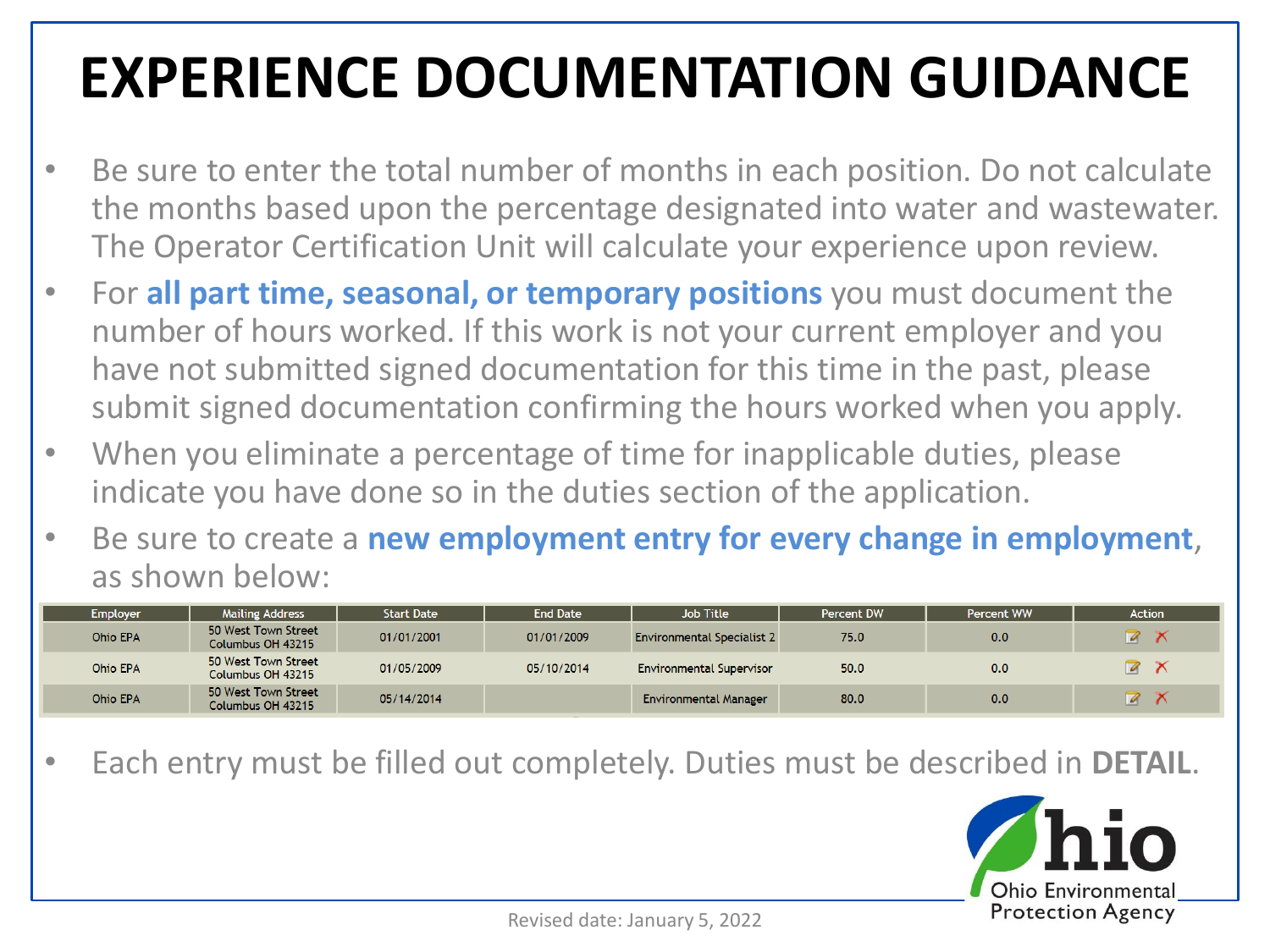## **OVERTIME DOCUMENTATION**

- If you have overtime hours, you can claim them on your application. Please be sure to indicate the time as part time and use the number of hours for experience time.
- If you are **currently employed**  by the same organization where you earned overtime hours, then no additional documentation is required.
- If this is a **past position**, you will need to acquire a signed letter from your previous employer verifying the overtime hours earned.

| ★ Employer Name: Ohio EPA<br>* Mailing Address: 50 West Town Street<br>* Mailing City: Columbus<br>★ Mailing State: OH V<br>$\star$ Mailing Zip: 43215<br>* Address Country: USA<br>* Start Date: 1/5/2009<br>End Date (if still employed leave blank): 5/10/2014<br>* Job Title: Environmental Supervisor<br>* Experience Time Type: Part Time<br>◡<br>* Experience time (Full-time enter number of months or part-time enter number of hours):<br>483<br>Document the percentage of your months/hours you spend on Water related duties:<br>50<br>* Document the percentage of your months/hours you spend on Wastewater related duties:<br>0.0<br>* PWSID:<br>OH1234567<br>Describe your operating duties in DETAIL (2000 characters max):<br>I worked 483 overtime hours as an Environmental Supervisor from January 5, 2009 to May 10, 2014. |  |  |  |  |  |
|---------------------------------------------------------------------------------------------------------------------------------------------------------------------------------------------------------------------------------------------------------------------------------------------------------------------------------------------------------------------------------------------------------------------------------------------------------------------------------------------------------------------------------------------------------------------------------------------------------------------------------------------------------------------------------------------------------------------------------------------------------------------------------------------------------------------------------------------------|--|--|--|--|--|
|                                                                                                                                                                                                                                                                                                                                                                                                                                                                                                                                                                                                                                                                                                                                                                                                                                                   |  |  |  |  |  |
|                                                                                                                                                                                                                                                                                                                                                                                                                                                                                                                                                                                                                                                                                                                                                                                                                                                   |  |  |  |  |  |
|                                                                                                                                                                                                                                                                                                                                                                                                                                                                                                                                                                                                                                                                                                                                                                                                                                                   |  |  |  |  |  |
|                                                                                                                                                                                                                                                                                                                                                                                                                                                                                                                                                                                                                                                                                                                                                                                                                                                   |  |  |  |  |  |
|                                                                                                                                                                                                                                                                                                                                                                                                                                                                                                                                                                                                                                                                                                                                                                                                                                                   |  |  |  |  |  |
|                                                                                                                                                                                                                                                                                                                                                                                                                                                                                                                                                                                                                                                                                                                                                                                                                                                   |  |  |  |  |  |
|                                                                                                                                                                                                                                                                                                                                                                                                                                                                                                                                                                                                                                                                                                                                                                                                                                                   |  |  |  |  |  |
|                                                                                                                                                                                                                                                                                                                                                                                                                                                                                                                                                                                                                                                                                                                                                                                                                                                   |  |  |  |  |  |
|                                                                                                                                                                                                                                                                                                                                                                                                                                                                                                                                                                                                                                                                                                                                                                                                                                                   |  |  |  |  |  |
|                                                                                                                                                                                                                                                                                                                                                                                                                                                                                                                                                                                                                                                                                                                                                                                                                                                   |  |  |  |  |  |
|                                                                                                                                                                                                                                                                                                                                                                                                                                                                                                                                                                                                                                                                                                                                                                                                                                                   |  |  |  |  |  |
|                                                                                                                                                                                                                                                                                                                                                                                                                                                                                                                                                                                                                                                                                                                                                                                                                                                   |  |  |  |  |  |